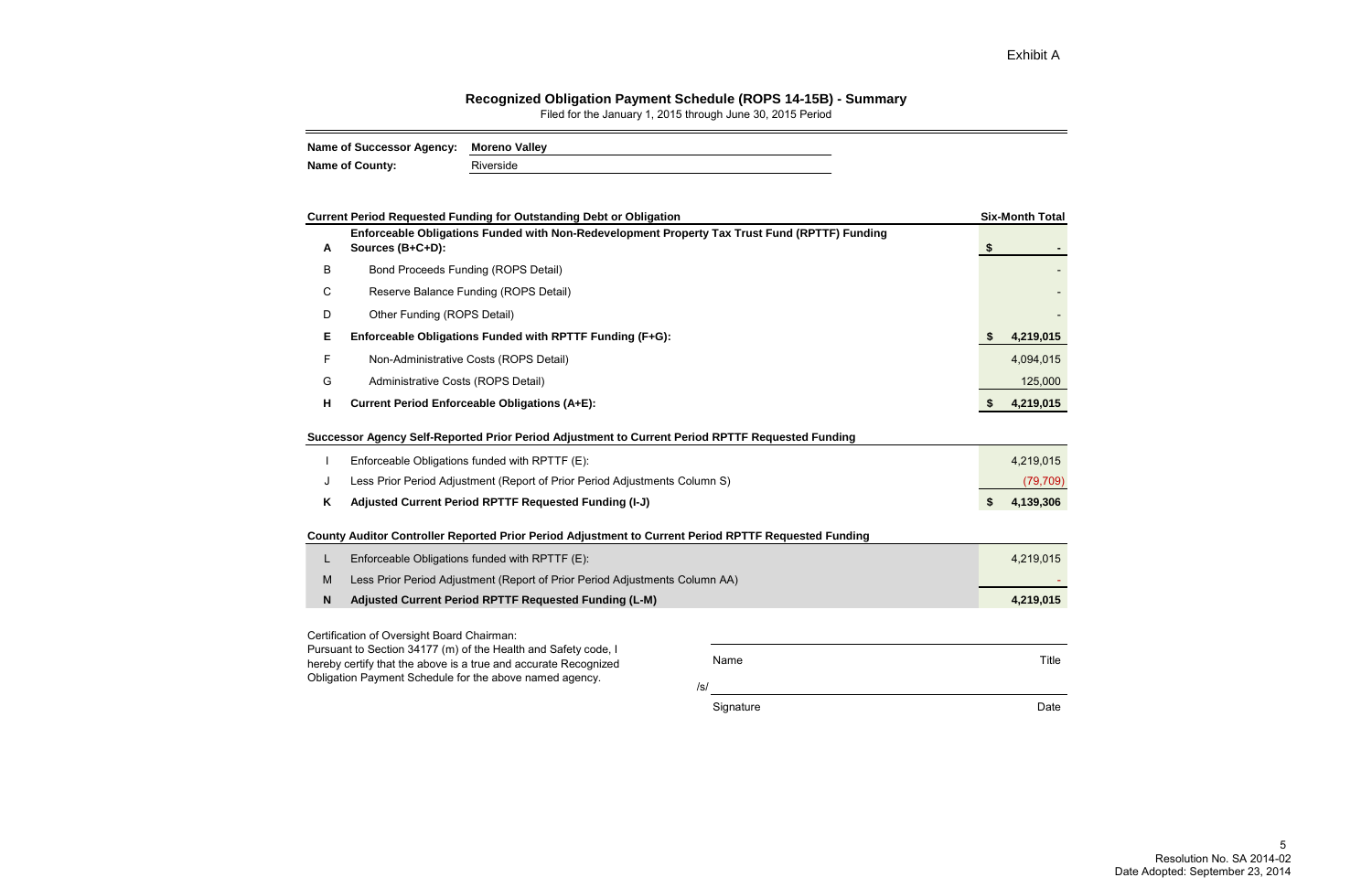|          |                                                                            |                                                                |                       |                                                                    |                                                                           | Recognized Obligation Payment Schedule (ROPS 14-15B) - ROPS Detail<br>January 1, 2015 through June 30, 2015<br>(Report Amounts in Whole Dollars) |                      |                                                                        |         |                      |                                                          |                       |                             |                  |                        |
|----------|----------------------------------------------------------------------------|----------------------------------------------------------------|-----------------------|--------------------------------------------------------------------|---------------------------------------------------------------------------|--------------------------------------------------------------------------------------------------------------------------------------------------|----------------------|------------------------------------------------------------------------|---------|----------------------|----------------------------------------------------------|-----------------------|-----------------------------|------------------|------------------------|
| A        | B.                                                                         | C                                                              | D                     | E                                                                  |                                                                           | G                                                                                                                                                | н                    |                                                                        | J.      |                      |                                                          | м                     | N                           | $\mathbf{o}$     | P                      |
|          |                                                                            |                                                                |                       |                                                                    |                                                                           |                                                                                                                                                  |                      |                                                                        |         |                      |                                                          | <b>Funding Source</b> |                             |                  |                        |
|          |                                                                            |                                                                |                       |                                                                    |                                                                           |                                                                                                                                                  |                      |                                                                        |         |                      | Non-Redevelopment Property Tax Trust Fund<br>(Non-RPTTF) |                       | <b>RPTTF</b>                |                  |                        |
| Item #   | <b>Project Name / Debt Obligation</b>                                      | <b>Obligation Type</b>                                         | <b>Execution Date</b> | Contract/Agreement   Contract/Agreement<br><b>Termination Date</b> | Payee                                                                     | <b>Description/Project Scope</b>                                                                                                                 | <b>Project Area</b>  | <b>Total Outstanding</b><br><b>Debt or Obligation</b><br>117, 112, 742 | Retired | <b>Bond Proceeds</b> | Reserve<br><b>Balance</b>                                | <b>Other Funds</b>    | Non-Admin<br>$4,094,015$ \$ | Admin<br>125,000 | <b>Six-Month Total</b> |
|          | 2007 Tax Allocation Bonds                                                  | Bonds Issued On or                                             | 11/29/2007            | 8/1/2038                                                           | Wells Fargo Bank                                                          | Debt service payments for bonds                                                                                                                  | Original Area        | $\mathbb{S}$<br>74,900,254                                             | N       |                      |                                                          |                       | 1,008,117                   |                  | 4,219,015<br>1,008,117 |
|          | 22007 Special Tax Refunding Bonds - Bonds Issued On or<br>Towngate 87-1    | Before 12/31/10                                                | 11/29/2007            | 12/1/2021                                                          | Wells Fargo Bank                                                          | Debt service payments for bonds<br>issued to finance the acquisition of<br>public facilities                                                     | Original Area        | 7,770,867                                                              | N       |                      |                                                          |                       | 593,119                     |                  | 593,119                |
|          | 3 Improvement Area No. 1 Special Tax Bonds Issued On or<br>Refunding Bonds | Before 12/31/10                                                | 11/29/2007            | 10/1/2023                                                          | Wells Fargo Bank                                                          | Debt service payments for bonds<br>issued to finance the construction of<br>public facilities                                                    | Original Area        | 2,317,802                                                              | N       |                      |                                                          |                       | 138,948                     |                  | 138,948                |
|          | 5 2011 Refunding of 97 LRB Bonds                                           | <b>Revenue Bonds</b><br>Issued After 12/31/10                  | 1/1/2011              | 11/1/2022                                                          | <b>Bank of America</b>                                                    | Debt service payments for bonds<br>issued to finance the construction of a<br>public facility                                                    | <b>Original Area</b> | 1,200,000                                                              | N       |                      |                                                          |                       | 150,000                     |                  | 150,000                |
|          | 6 2005 Lease Revenue Bonds                                                 | <b>Revenue Bonds</b><br><b>Issued On or Before</b><br>12/31/10 | 6/1/2005              | 11/1/2035                                                          | <b>Wells Fargo Bank</b>                                                   | Debt service payments for bonds<br>issued to finance Sunnymead Blvd<br>project                                                                   | <b>Original Area</b> |                                                                        | N       |                      |                                                          |                       |                             |                  |                        |
|          | 7 On-going Housing Monitoring<br>Requirements                              | Project Management 1/1/2014<br>Costs                           |                       | 6/30/2014                                                          | City of Moreno<br>Valley/Successor Agency                                 | Costs to perform the recertification and Original Area<br>monitoring of housing units                                                            |                      | 25,000                                                                 | N       |                      |                                                          |                       | 25,000                      |                  | 25,000                 |
|          | 8 Contract for Legal Services                                              | <b>Admin Costs</b>                                             | 1/1/2014              | 6/30/2014                                                          | Stradling, Yocca, Carlson & Legal services - General<br>Rauth             |                                                                                                                                                  | Original Area        |                                                                        | N       |                      |                                                          |                       |                             |                  |                        |
|          | 9 Contract for Legal Services                                              | <b>Admin Costs</b>                                             | 1/1/2014              | 6/30/2014                                                          | Kronick Moskovitz<br>Tiedemann & Girard                                   | Legal services - Oversight Board Legal Original Area<br>Counsel                                                                                  |                      |                                                                        | N       |                      |                                                          |                       |                             |                  |                        |
|          | 10 Contract for Abatement of Properties Property                           | Maintenance                                                    | 7/1/2009              | 7/30/2014                                                          | Fire Prevention/Inland<br>Empire Property Service,<br>Inc.                | Nuisance/weed abatement of Agency<br>owned properties                                                                                            | <b>Original Area</b> | 3,000                                                                  | N       |                      |                                                          |                       | 3,000                       |                  | 3,000                  |
|          | 11 Contract for Audit Services                                             | <b>Admin Costs</b>                                             | 2/10/2011             | 1/1/2014                                                           | or Approved Audit Firm                                                    | Lance Soll & lunghard, LLP   Preparation of Annual Audit                                                                                         | Original Area        |                                                                        | N       |                      |                                                          |                       |                             |                  |                        |
|          | 12 Contract for Special Tax Reporting                                      | <b>Admin Costs</b>                                             | 1/1/2011              | 1/1/2014                                                           |                                                                           | Willdan/Staff Administration   Preparation of Continuing Disclosure<br>Report                                                                    | Original Area        |                                                                        | N       |                      |                                                          |                       |                             |                  |                        |
|          | 13 CalPERS Retirement Liability                                            | <b>Unfunded Liabilities</b>                                    | 7/1/2012              | 7/1/2031                                                           | The California Public<br><b>Employees' Retirement</b><br>System (CalPERS) | Unfunded PERS Retirement Liability<br>Acct                                                                                                       | Original Area        | 558,427                                                                | N       |                      |                                                          |                       |                             |                  |                        |
|          | 14 Retiree Medical Trust (CERBT)                                           | <b>Unfunded Liabilities</b>                                    | 7/1/2012              | 7/1/2031                                                           | California Employers'<br><b>Retiree Medical</b><br>Trust(CERBT)/CalPERS   | Unfunded Retiree Medical Trust Acct                                                                                                              | Original Area        | 179,835                                                                | N       |                      |                                                          |                       |                             |                  |                        |
|          | 15 Agency Loans #1 $&4$ 2                                                  | <b>City/County Loans</b><br>On or Before 6/27/11               | 1/23/2007             | 6/30/2028                                                          | <b>City of Moreno Valley</b>                                              | City/Agency Loan Agreement                                                                                                                       | <b>Original Area</b> |                                                                        | N       |                      |                                                          |                       |                             |                  |                        |
|          | 16 Price Club Acquisition Note                                             | Third-Party Loans                                              | 5/7/1992              | 5/7/2015                                                           | The Price Family Charitable   Participation Agreement<br>Fund             |                                                                                                                                                  | Original Area        | 439,469                                                                | N.      |                      |                                                          |                       | 301,106                     |                  | 301,106                |
|          | 17 Towngate Acquisition Note                                               | City/County Loans<br>On or Before 6/27/11                      | 5/3/2004              | 6/30/2044                                                          | City of Moreno Valley                                                     | <b>Participation Agreement</b>                                                                                                                   | Original Area        | 16,493,088                                                             | N       |                      |                                                          |                       | 1,124,725                   |                  | 1,124,725              |
|          | 19 Robertson's Ready Mix, Inc. OPA                                         | OPA/DDA/Constructi 9/26/2006                                   |                       | 9/30/2028                                                          |                                                                           | Robertson's Ready Mix, Inc. Owner Participation Agreement                                                                                        | <b>Original Area</b> | 4,000,000                                                              | N       |                      |                                                          |                       | 150,000                     |                  | 150,000                |
|          | 24 Payroll Costs/Operating Costs                                           | <b>Admin Costs</b>                                             | 1/1/2015              | 6/30/2015                                                          | City of Moreno<br>Valley/Employees                                        | Successor Agency's Payroll &<br><b>Operating Costs</b>                                                                                           | Original Area        | 125,000                                                                | N       |                      |                                                          |                       |                             | 125,000          | 125,000                |
|          | 83 Public Works Agreement                                                  | <b>City/County Loans</b><br>After 6/27/11                      | 9/25/2013             | 7/30/2029                                                          | <b>City of Moreno Valley</b>                                              | <b>Public Works Agreement</b>                                                                                                                    | <b>Original Area</b> | 9,100,000                                                              | N       |                      |                                                          |                       | 600,000                     |                  | 600,000                |
|          | 84 Agency Loan                                                             | City/County Loans<br>On or Before 6/27/11                      | 1/23/2007             | 12/31/2014                                                         | City of Moreno Valley                                                     | City/Agency Loan Agreement                                                                                                                       | Original Area        |                                                                        | Y       |                      |                                                          |                       |                             |                  |                        |
|          | 85 Unfunded Accrued Leaves Liability                                       | <b>Unfunded Liabilities</b>                                    | 7/1/2014              | 12/31/2014                                                         | City of Moreno Valley                                                     | Unfunded accrued leaves for<br>Successor Agency's employees                                                                                      | Original Area        |                                                                        | Y       |                      |                                                          |                       |                             |                  |                        |
|          | 86 Housing Entity Administrative Cost<br>Allowance per AB 471Project       | Housing Entity Admin 7/1/2014<br>Cost                          |                       | 6/30/2018                                                          | <b>Moreno Valley Housing</b><br>Authority                                 | Housing entity administrative cost<br>allowance per AB 471                                                                                       | <b>Original Area</b> |                                                                        | N       |                      |                                                          |                       |                             |                  |                        |
| 87       |                                                                            |                                                                |                       |                                                                    |                                                                           |                                                                                                                                                  |                      |                                                                        | N       |                      |                                                          |                       |                             |                  |                        |
| 88<br>89 |                                                                            |                                                                |                       |                                                                    |                                                                           |                                                                                                                                                  |                      |                                                                        | N<br>N  |                      |                                                          |                       |                             |                  |                        |
|          |                                                                            |                                                                |                       |                                                                    |                                                                           |                                                                                                                                                  |                      |                                                                        |         |                      |                                                          |                       |                             |                  |                        |

 $\sim$  6 Resolution No. SA 2014-02 Date Adopted: September 23, 2014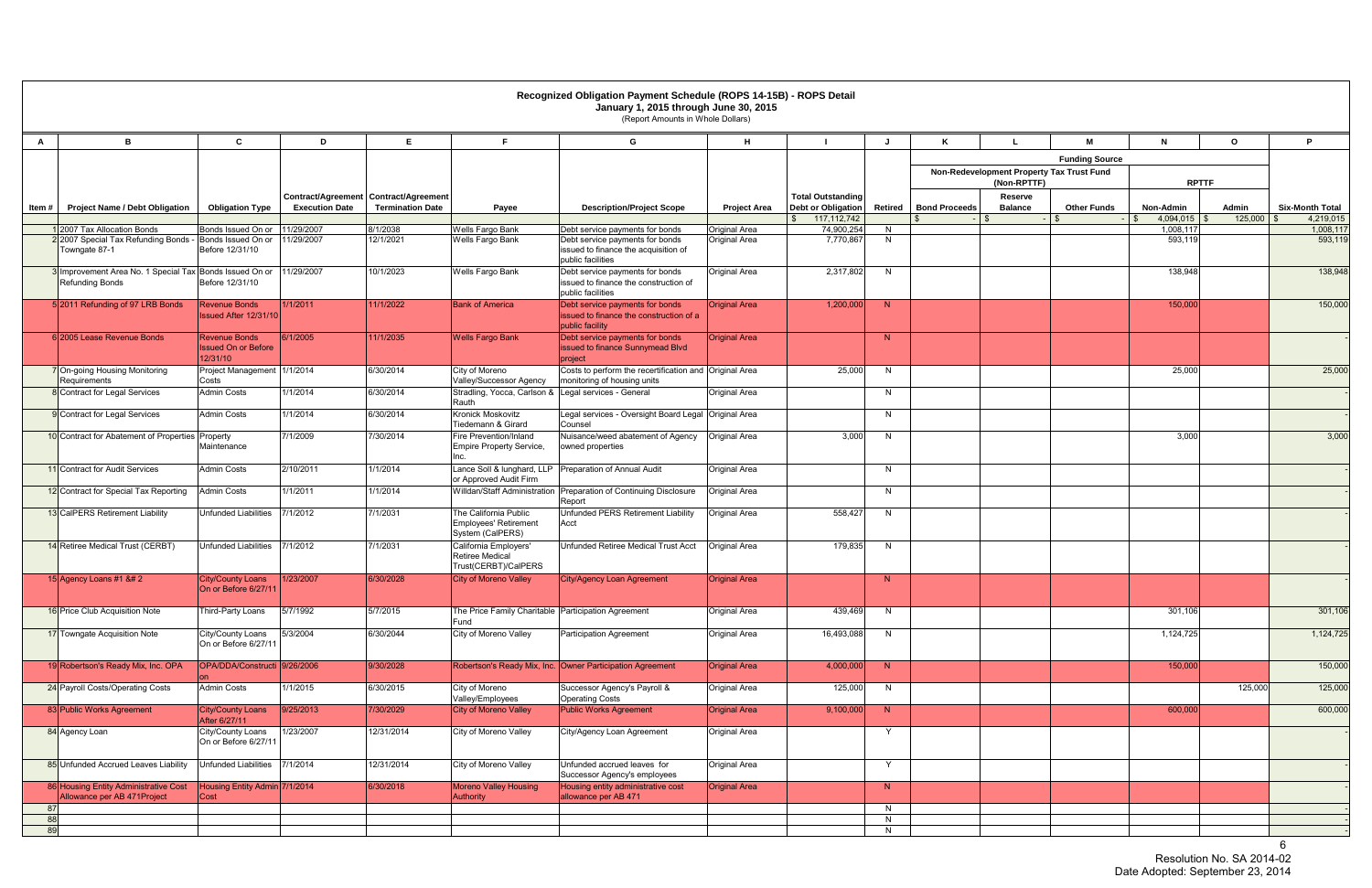|                | Pursuant to Health and Safety Code section 34177 (I), Redevelopment Property Tax Trust Fund (RPTTF) may be listed as a source of payment on the ROPS, but only to the extent no other funding source is available<br>or when payment from property tax revenues is required by an enforceable obligation. For tips on how to complete the Report of Cash Balances Form, see https://rad.dof.ca.gov/rad- |                                                 |                                                |                                                                               |                                                                                                         |                  |                                  |                                                       |
|----------------|---------------------------------------------------------------------------------------------------------------------------------------------------------------------------------------------------------------------------------------------------------------------------------------------------------------------------------------------------------------------------------------------------------|-------------------------------------------------|------------------------------------------------|-------------------------------------------------------------------------------|---------------------------------------------------------------------------------------------------------|------------------|----------------------------------|-------------------------------------------------------|
|                | sa/pdf/Cash Balance Agency Tips Sheet.pdf.                                                                                                                                                                                                                                                                                                                                                              |                                                 |                                                |                                                                               |                                                                                                         |                  |                                  |                                                       |
| A              | В                                                                                                                                                                                                                                                                                                                                                                                                       | C                                               | D                                              | Е                                                                             | F                                                                                                       | G                | H                                |                                                       |
|                |                                                                                                                                                                                                                                                                                                                                                                                                         |                                                 |                                                | <b>Fund Sources</b>                                                           |                                                                                                         |                  |                                  |                                                       |
|                |                                                                                                                                                                                                                                                                                                                                                                                                         |                                                 | <b>Bond Proceeds</b>                           |                                                                               | <b>Reserve Balance</b>                                                                                  | Other            | <b>RPTTF</b>                     |                                                       |
|                | <b>Cash Balance Information by ROPS Period</b>                                                                                                                                                                                                                                                                                                                                                          | <b>Bonds Issued</b><br>on or before<br>12/31/10 | <b>Bonds Issued</b><br>on or after<br>01/01/11 | <b>Prior ROPS</b><br>period balances<br>and DDR RPTTF<br>balances<br>retained | <b>Prior ROPS</b><br><b>RPTTF</b><br>distributed as<br>reserve for<br>future period(s)   Interest, Etc. | Rent,<br>Grants, | <b>Non-Admin</b><br>and<br>Admin | <b>Comments</b>                                       |
|                | ROPS 13-14B Actuals (01/01/14 - 06/30/14)                                                                                                                                                                                                                                                                                                                                                               |                                                 |                                                |                                                                               |                                                                                                         |                  |                                  |                                                       |
|                | Beginning Available Cash Balance (Actual 01/01/14)                                                                                                                                                                                                                                                                                                                                                      |                                                 |                                                |                                                                               |                                                                                                         | 56,835           | (123, 364)                       |                                                       |
|                | 2 Revenue/Income (Actual 06/30/14)<br>RPTTF amounts should tie to the ROPS 13-14B distribution from the<br>County Auditor-Controller during January 2014                                                                                                                                                                                                                                                |                                                 |                                                |                                                                               | 2,254,284                                                                                               | 5,089            |                                  | 1,796,426 Column G - Interest Income                  |
|                | <b>Expenditures for ROPS 13-14B Enforceable Obligations (Actual</b><br>06/30/14)<br>RPTTF amounts, H3 plus H4 should equal total reported actual<br>expenditures in the Report of PPA, Columns L and Q                                                                                                                                                                                                  |                                                 |                                                |                                                                               | 1,012,142                                                                                               |                  | 1,746,306                        |                                                       |
| $\overline{4}$ | Retention of Available Cash Balance (Actual 06/30/14)<br>RPTTF amount retained should only include the amounts distributed for<br>debt service reserve(s) approved in ROPS 13-14B                                                                                                                                                                                                                       |                                                 |                                                |                                                                               |                                                                                                         |                  |                                  |                                                       |
|                | 5 ROPS 13-14B RPTTF Prior Period Adjustment<br>RPTTF amount should tie to the self-reported ROPS 13-14B PPA in the<br>Report of PPA, Column S                                                                                                                                                                                                                                                           |                                                 |                                                | No entry required                                                             |                                                                                                         |                  | 79,709                           |                                                       |
| 6              | <b>Ending Actual Available Cash Balance</b><br>C to G = $(1 + 2 - 3 - 4)$ , H = $(1 + 2 - 3 - 4 - 5)$                                                                                                                                                                                                                                                                                                   |                                                 |                                                |                                                                               | 1,242,142                                                                                               | 61,924           | (152, 953)                       |                                                       |
|                | ROPS 14-15A Estimate (07/01/14 - 12/31/14)                                                                                                                                                                                                                                                                                                                                                              |                                                 |                                                |                                                                               |                                                                                                         |                  |                                  |                                                       |
|                | 7 Beginning Available Cash Balance (Actual 07/01/14)<br>$(C, D, E, G = 4 + 6, F = H4 + F4 + F6, and H = 5 + 6)$                                                                                                                                                                                                                                                                                         |                                                 |                                                |                                                                               | 1,242,142                                                                                               | 61,924           | (73, 244)                        |                                                       |
| 8              | Revenue/Income (Estimate 12/31/14)<br>RPTTF amounts should tie to the ROPS 14-15A distribution from the<br>County Auditor-Controller during June 2014                                                                                                                                                                                                                                                   |                                                 |                                                |                                                                               |                                                                                                         |                  | 2,254,377                        |                                                       |
| 9              | <b>Expenditures for ROPS 14-15A Enforceable Obligations (Estimate)</b><br>12/31/14                                                                                                                                                                                                                                                                                                                      |                                                 |                                                |                                                                               | 1,242,142                                                                                               |                  |                                  | 2,254,377 (Column F - 2007 TABS Debt for August 2014) |
|                | 10 Retention of Available Cash Balance (Estimate 12/31/14)<br>RPTTF amount retained should only include the amount distributed for<br>debt service reserve(s) approved in ROPS 14-15A                                                                                                                                                                                                                   |                                                 |                                                |                                                                               |                                                                                                         |                  |                                  |                                                       |
| 11             | Ending Estimated Available Cash Balance $(7 + 8 - 9 - 10)$                                                                                                                                                                                                                                                                                                                                              |                                                 |                                                |                                                                               |                                                                                                         | 61,924           | (73, 244)                        |                                                       |

# **Recognized Obligation Payment Schedule (ROPS 14-15B) - Report of Cash Balances**

(Report Amounts in Whole Dollars)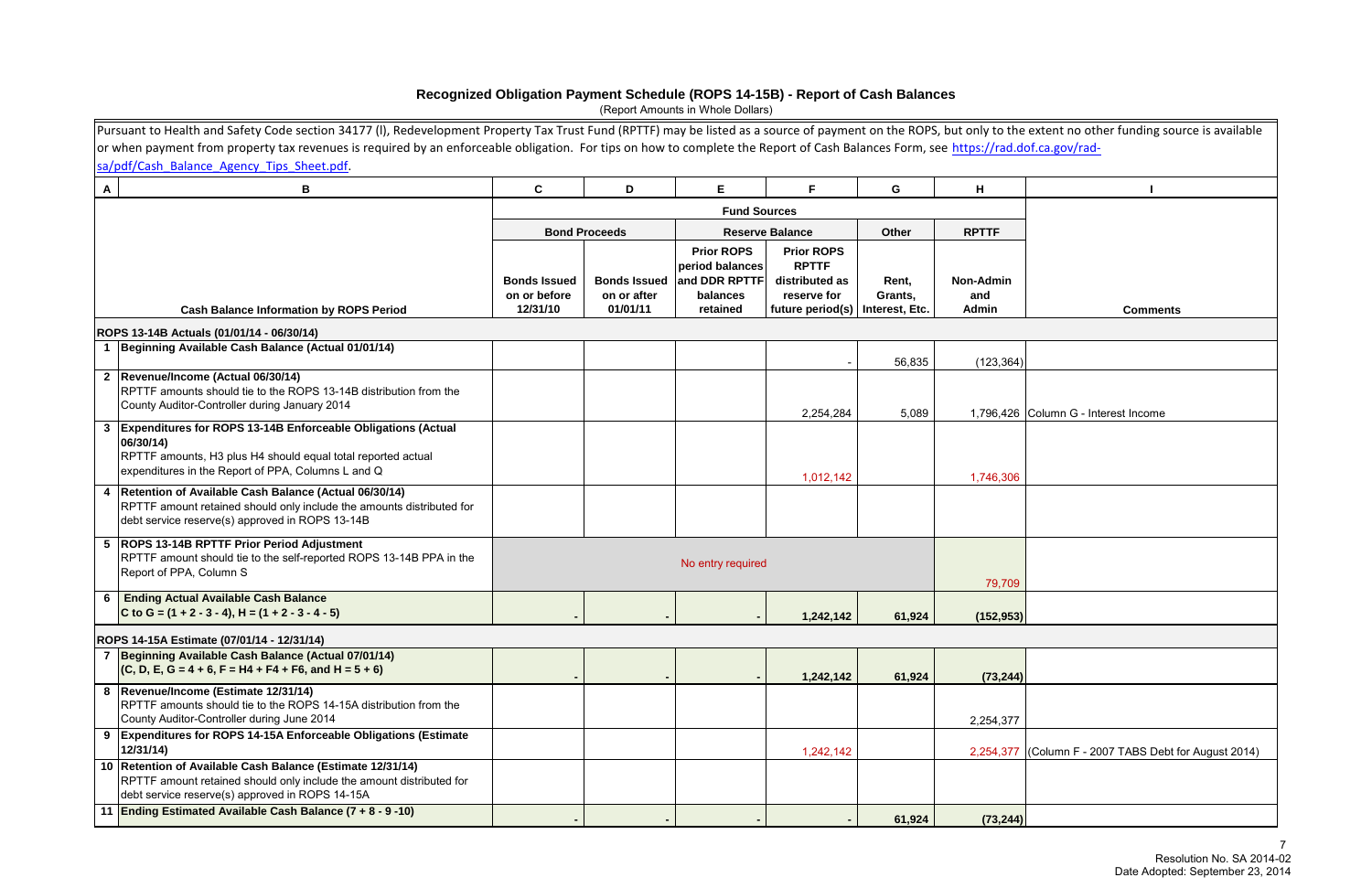|     |              | lopment Property Tax Trust Fund (RPTTF) approved for the ROPS                                      |                                                                                                              |                    |
|-----|--------------|----------------------------------------------------------------------------------------------------|--------------------------------------------------------------------------------------------------------------|--------------------|
|     | Q            | R                                                                                                  | S                                                                                                            | T                  |
|     |              |                                                                                                    | <b>Net SA Non-Admin</b><br>and Admin PPA<br>(Amount Used to<br>Offset ROPS 14-15B<br><b>Requested RPTTF)</b> |                    |
| f   | Actual       | Difference<br>(If total actual<br>exceeds total<br>authorized, the<br>total difference is<br>zero) | <b>Net Difference</b><br>$(M+R)$                                                                             | <b>SA Comments</b> |
| i00 | \$<br>68,500 | \$<br>$\overline{\phantom{a}}$                                                                     | 79,709<br>\$                                                                                                 |                    |
|     |              |                                                                                                    | $\overline{\phantom{a}}$<br>$\overline{1}$                                                                   |                    |
|     |              |                                                                                                    | $\mathbf{1}$                                                                                                 |                    |
|     |              |                                                                                                    | $\overline{a}$                                                                                               |                    |
|     |              |                                                                                                    | -                                                                                                            |                    |
|     |              |                                                                                                    | -                                                                                                            |                    |
|     |              |                                                                                                    | -                                                                                                            |                    |
|     |              |                                                                                                    | $\overline{\phantom{m}}$                                                                                     |                    |
|     |              |                                                                                                    | $\overline{a}$                                                                                               |                    |
|     |              |                                                                                                    | 3,396                                                                                                        |                    |
|     |              |                                                                                                    | -                                                                                                            |                    |
|     |              |                                                                                                    | -                                                                                                            |                    |
|     |              |                                                                                                    | ÷                                                                                                            |                    |
|     |              |                                                                                                    | -<br>$\blacksquare$                                                                                          |                    |
|     |              |                                                                                                    | 64,113                                                                                                       |                    |
|     |              |                                                                                                    | 10,498                                                                                                       |                    |
|     |              |                                                                                                    | $\overline{a}$                                                                                               |                    |
|     |              |                                                                                                    |                                                                                                              |                    |
|     |              |                                                                                                    |                                                                                                              |                    |
|     |              |                                                                                                    | -                                                                                                            |                    |
|     |              |                                                                                                    | -                                                                                                            |                    |
|     |              |                                                                                                    | -                                                                                                            |                    |
|     |              |                                                                                                    | $\overline{a}$                                                                                               |                    |
|     |              |                                                                                                    | $\overline{\phantom{m}}$                                                                                     |                    |
|     |              |                                                                                                    | -                                                                                                            |                    |
|     |              |                                                                                                    | $\overline{a}$<br>-                                                                                          |                    |
|     |              |                                                                                                    | -                                                                                                            |                    |
|     |              |                                                                                                    |                                                                                                              |                    |

**A B C D E F G H I J K L M N O P Q R S T Authorized Actual Authorized Actual Authorized Actual Authorized Available RPTTF**  (ROPS 13-14B distributed + all other available as of 01/1/14)  **Net Lesser of Authorized / Available Actual Difference (If K is less than L, the difference is zero) Authorized Available RPTTF**  (ROPS 13-14B distributed + all other available as of 01/1/14) **Net Lesser of Authorized / Available** \$ - \$ - \$ - \$ - \$ - \$ - \$ - \$ - \$ 4,011,799 \$ 4,011,799 \$ 4,011,799 \$ 3,932,090 \$ 79,709 \$ 68,500 \$ 68,500 \$ 68,500 \$ - \$ 79,709 \$ 1 2007 Tax Allocation Bonds - - - 2,254,284 2,254,284 2,254,284 2,254,284 - - 2 2007 Special Tax **3** Improvement Area No. 1 - - - 591,174 591,174 591,174 591,173 1 1 Special Tax Refunding Bonds - | - | | -| | -| | -| | 138,591 | 138,591 | 138,591 | 138,590 | 1 | | | | | | | | | | 4 CFD No. 3 - Auto Mall<br>Refinance Refinance - - - - - - - 5 2011 Refunding of 97 LRB Bonds - | - | | -| | -| | -| | 75,000 75,000 75,000 75,000 75,000 - | | | | | | | 6 2005 Lease Revenue Bonds - - - - - - - **On-going Housing** Monitoring Requirements | - - | -| | -| | 20,000 20,000 20,000 20,000 20,000 - | | | | | | | | Contract for Legal Services - - - - - - - **Contract for Legal Services**  - - - - - - - 10 Contract for Abatement of Properties - - - | - | - | - | - | 3,750 3,750 3,750 3,750 3,396 3,396 3,396 3,396 3,396 3,396 3,396 3,396 3,396 3,396 3,396 3,396 3,396 3,396 3,396 3,396 3,396 3,396 3,396 3,396 3,396 3,396 3,396 3,396 3,396 3,396 3,396 3 11 Contract for Audit Services - - - - - - - 12 Contract for Special Tax Reporting - - - - - - - 13 CalPERS Retirement<br>Liability Liability - - - - - - - 14 Retiree Medical Trust (CERBT) - - - - - - - 15 Agency Loans #1 &# 2 - - - - - - - 16 Price Club Acquisition Note - - - 350,000 350,000 350,000 285,887 64,113 64,113 17 | Towngate Acquisition Note - | | | | | | | 370,000 | 370,000 | 370,000 | 359,502 | 10,498 | | | | | | | | 18 Moss Bros. Autogroup<br>Participation Agreement Participation Agreement - - - - - - - 19 Robertson's Ready Mix,<br>Inc. OPA Inc. OPA - - - - - - - 20 Hemlock Family<br>Apartments Apartments - - - 57,000 57,000 57,000 57,000 - - 21 Rancho Dorado Apts<br>South (Second Phase) South (Second Phase) - - - - - - - 22 Rancho Dorado Apts -<br>South (Second Phase) South (Second Phase) - - - - - - - 23 Rancho Dorado Apts -<br>South (Second Phase) South (Second Phase) - - - - - - - 24 Payroll Costs/Operating Costs - - - - - - - 25 Sunnymead Blvd.<br>CIP 79221 CIP 79221 - - - - - - - 26 Sunnymead Blvd.<br>CIP 79221 CIP 79221 - - - - - - - 27 Sunnymead Blvd.<br>CIP 79221 CIP 79221 - - - - - - - 28 Sunnymead Blvd.<br>CIP 79221 CIP 79221 - - - - - - - 29 Sunnymead Blvd.<br>CIP 79221 CIP 79221 - - - - - - - 30 Storm Drain/Day Street to Cottonwood<br>CIP 79222 CIP 79222 - - - - - - - **RPTTF Expenditures Recognized Obligation Payment Schedule (ROPS 14-15B) - Report of Prior Period Adjustments** Reported for the ROPS 13-14B (January 1, 2014 through June 30, 2014) Period Pursuant to Health and Safety Code (HSC) section 34186 (a) (Report Amounts in Whole Dollars) ROPS 13-14B Successor Agency (SA) Self-reported Prior Period Adjustments (PPA): Pursuant to HSC Section 34186 (a), SAs are required to report the differences between their actual available funding and their actual expendit 14-15B (January through June 2015) period will be offset by the SA's self-reported ROPS 13-14B prior period adjustment. HSC Section 34186 (a) also specifies that the prior period adjustments self-reported by SAs are subjec **Item # Project Name / Debt Obligation Non-RPTTF Expenditures Bond Proceeds Reserve Balance Other Funds Non-Admin Admin**

en andere de la provincia de la provincia de la provincia de la provincia de la provincia de la provincia del Resolution No. SA 2014-02 Date Adopted: September 23, 2014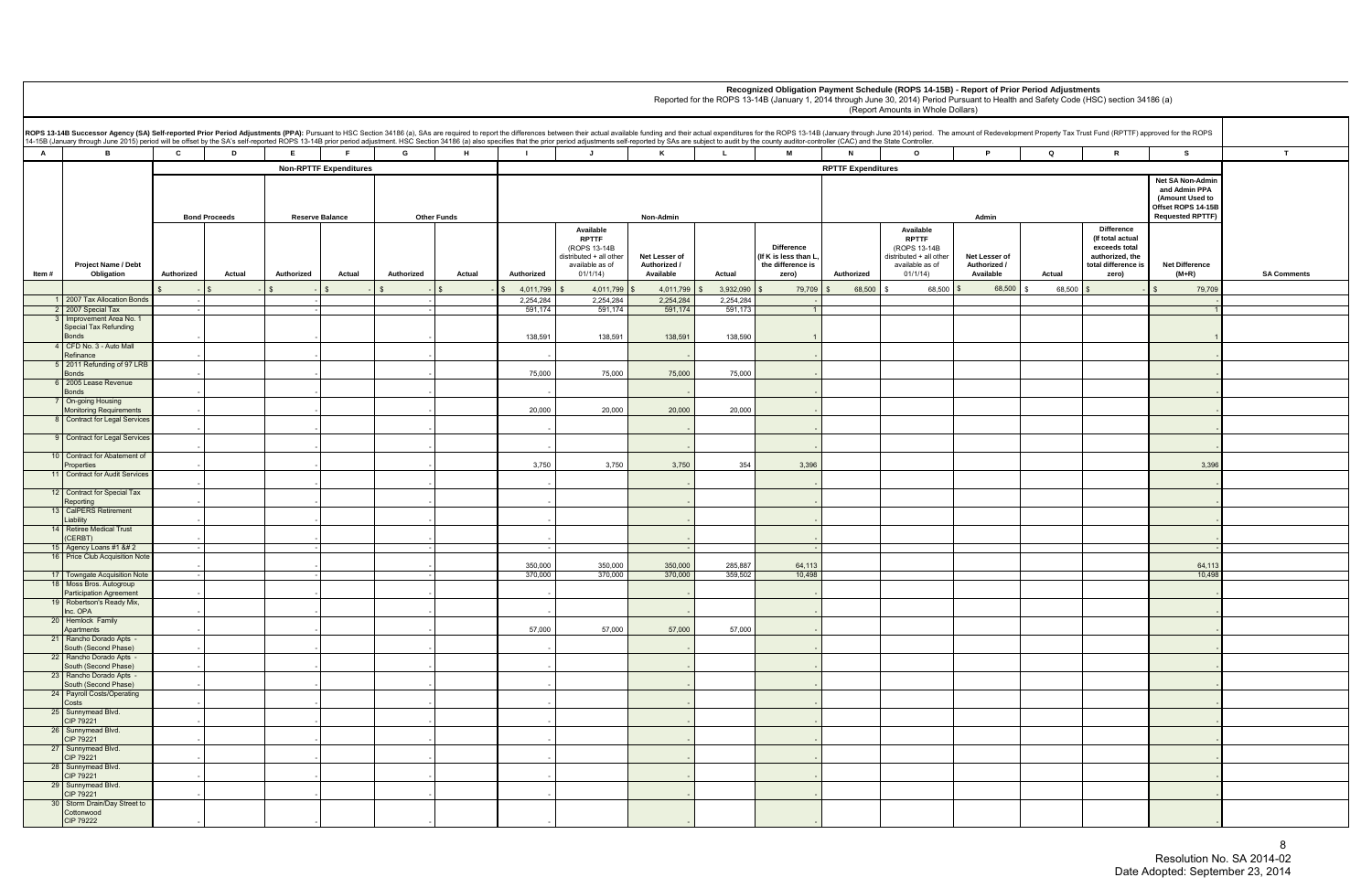|        |                                                                                          |                                                                                                                                                                                                                                                                                                                                                                                                                                                                  |                        |                               |                    |        |            |                                                                                                    |                                            |              |                                                                         |                           | Recognized Obligation Payment Schedule (ROPS 14-15B) - Report of Prior Period Adjustments<br>Reported for the ROPS 13-14B (January 1, 2014 through June 30, 2014) Period Pursuant to Health and Safety Code (HSC) section 34186 (a)<br>(Report Amounts in Whole Dollars) |                                            |        |                                                                                                           |                                                                                                       |               |
|--------|------------------------------------------------------------------------------------------|------------------------------------------------------------------------------------------------------------------------------------------------------------------------------------------------------------------------------------------------------------------------------------------------------------------------------------------------------------------------------------------------------------------------------------------------------------------|------------------------|-------------------------------|--------------------|--------|------------|----------------------------------------------------------------------------------------------------|--------------------------------------------|--------------|-------------------------------------------------------------------------|---------------------------|--------------------------------------------------------------------------------------------------------------------------------------------------------------------------------------------------------------------------------------------------------------------------|--------------------------------------------|--------|-----------------------------------------------------------------------------------------------------------|-------------------------------------------------------------------------------------------------------|---------------|
|        |                                                                                          | ROPS 13-14B Successor Agency (SA) Self-reported Prior Period Adjustments (PPA): Pursuant to HSC Section 34186 (a), SAs are required to report the differences between their actual available funding and their actual expendit<br>14-15B (January through June 2015) period will be offset by the SA's self-reported ROPS 13-14B prior period adjustment. HSC Section 34186 (a) also specifies that the prior period adjustments self-reported by SAs are subjec |                        |                               |                    |        |            |                                                                                                    |                                            |              |                                                                         |                           |                                                                                                                                                                                                                                                                          |                                            |        |                                                                                                           |                                                                                                       |               |
| A      | $\mathbf{B}$                                                                             | $\mathbf{c}$<br>D                                                                                                                                                                                                                                                                                                                                                                                                                                                | F.                     | F.                            | G                  | H      |            | J.                                                                                                 | K                                          | $\mathbf{L}$ | <b>M</b>                                                                | N                         | $\circ$                                                                                                                                                                                                                                                                  | P                                          | Q      | $\mathbf R$                                                                                               | s.                                                                                                    | $\mathbf{T}$  |
|        |                                                                                          |                                                                                                                                                                                                                                                                                                                                                                                                                                                                  |                        | <b>Non-RPTTF Expenditures</b> |                    |        |            |                                                                                                    |                                            |              |                                                                         | <b>RPTTF Expenditures</b> |                                                                                                                                                                                                                                                                          |                                            |        |                                                                                                           |                                                                                                       |               |
|        |                                                                                          | <b>Bond Proceeds</b>                                                                                                                                                                                                                                                                                                                                                                                                                                             | <b>Reserve Balance</b> |                               | <b>Other Funds</b> |        |            |                                                                                                    | Non-Admin                                  |              |                                                                         |                           |                                                                                                                                                                                                                                                                          | Admin                                      |        |                                                                                                           | Net SA Non-Admin<br>and Admin PPA<br>(Amount Used to<br>Offset ROPS 14-15B<br><b>Requested RPTTF)</b> |               |
| ltem # | Project Name / Debt<br>Obligation                                                        | Authorized<br>Actual                                                                                                                                                                                                                                                                                                                                                                                                                                             | Authorized             | Actual                        | Authorized         | Actual | Authorized | Available<br><b>RPTTF</b><br>(ROPS 13-14B<br>distributed + all other<br>available as of<br>01/1/14 | Net Lesser of<br>Authorized /<br>Available | Actual       | <b>Difference</b><br>(If K is less than L<br>the difference is<br>zero) | Authorized                | Available<br><b>RPTTF</b><br>(ROPS 13-14B<br>distributed + all other<br>available as of<br>01/1/14)                                                                                                                                                                      | Net Lesser of<br>Authorized /<br>Available | Actual | <b>Difference</b><br>(If total actual<br>exceeds total<br>authorized, the<br>total difference is<br>zero) | <b>Net Difference</b><br>$(M+R)$                                                                      | <b>SA Com</b> |
|        |                                                                                          |                                                                                                                                                                                                                                                                                                                                                                                                                                                                  |                        |                               |                    |        | 4,011,799  | 4,011,799                                                                                          | 4,011,799                                  | 3,932,090    | 79,709                                                                  | 68,500                    | 68,500                                                                                                                                                                                                                                                                   | 68,500                                     | 68,500 |                                                                                                           | 79,709                                                                                                |               |
|        | 31 Storm Drain/Day Street to<br>Cottonwood<br>CIP 79222<br>32 Day Street/Alessandro Blvd |                                                                                                                                                                                                                                                                                                                                                                                                                                                                  |                        |                               |                    |        |            |                                                                                                    |                                            |              |                                                                         |                           |                                                                                                                                                                                                                                                                          |                                            |        |                                                                                                           |                                                                                                       |               |
|        | to Cottonwood<br>CIP 79724<br>33 Day Street/Alessandro Blvd<br>to Cottonwood             |                                                                                                                                                                                                                                                                                                                                                                                                                                                                  |                        |                               |                    |        |            |                                                                                                    |                                            |              |                                                                         |                           |                                                                                                                                                                                                                                                                          |                                            |        |                                                                                                           |                                                                                                       |               |
|        | CIP 79724<br>34 Day Street/Alessandro Blvd<br>to Cottonwood                              |                                                                                                                                                                                                                                                                                                                                                                                                                                                                  |                        |                               |                    |        |            |                                                                                                    |                                            |              |                                                                         |                           |                                                                                                                                                                                                                                                                          |                                            |        |                                                                                                           |                                                                                                       |               |
|        | CIP 79724<br>35 Day Street/Alessandro Blvd<br>to Cottonwood                              |                                                                                                                                                                                                                                                                                                                                                                                                                                                                  |                        |                               |                    |        |            |                                                                                                    |                                            |              |                                                                         |                           |                                                                                                                                                                                                                                                                          |                                            |        |                                                                                                           |                                                                                                       |               |
|        | CIP 79724<br>36 Day Street/Alessandro Blvd<br>to Cottonwood                              |                                                                                                                                                                                                                                                                                                                                                                                                                                                                  |                        |                               |                    |        |            |                                                                                                    |                                            |              |                                                                         |                           |                                                                                                                                                                                                                                                                          |                                            |        |                                                                                                           |                                                                                                       |               |
|        | CIP 79724<br>37 Day Street/Alessandro Blvd<br>to Cottonwood                              |                                                                                                                                                                                                                                                                                                                                                                                                                                                                  |                        |                               |                    |        |            |                                                                                                    |                                            |              |                                                                         |                           |                                                                                                                                                                                                                                                                          |                                            |        |                                                                                                           |                                                                                                       |               |
|        | CIP 79724<br>38 Auto Mall Street Upgrades                                                |                                                                                                                                                                                                                                                                                                                                                                                                                                                                  |                        |                               |                    |        |            |                                                                                                    |                                            |              |                                                                         |                           |                                                                                                                                                                                                                                                                          |                                            |        |                                                                                                           |                                                                                                       |               |
|        | CIP 79725<br>39 Auto Mall Street Upgrades<br><b>CIP 79725</b>                            |                                                                                                                                                                                                                                                                                                                                                                                                                                                                  |                        |                               |                    |        |            |                                                                                                    |                                            |              |                                                                         |                           |                                                                                                                                                                                                                                                                          |                                            |        |                                                                                                           |                                                                                                       |               |
|        | 40 Auto Mall Street Upgrades<br>CIP 79725                                                |                                                                                                                                                                                                                                                                                                                                                                                                                                                                  |                        |                               |                    |        |            |                                                                                                    |                                            |              |                                                                         |                           |                                                                                                                                                                                                                                                                          |                                            |        |                                                                                                           |                                                                                                       |               |
|        | 41 Auto Mall Street Upgrades<br>CIP 79725<br>42 Auto Mall Street Upgrades                |                                                                                                                                                                                                                                                                                                                                                                                                                                                                  |                        |                               |                    |        |            |                                                                                                    |                                            |              |                                                                         |                           |                                                                                                                                                                                                                                                                          |                                            |        |                                                                                                           |                                                                                                       |               |
|        | <b>CIP 79725</b><br>43 Indian Basin, Appurtenant                                         |                                                                                                                                                                                                                                                                                                                                                                                                                                                                  |                        |                               |                    |        |            |                                                                                                    |                                            |              |                                                                         |                           |                                                                                                                                                                                                                                                                          |                                            |        |                                                                                                           |                                                                                                       |               |
|        | CIP 79726<br>44 Indian Basin, Appurtenant                                                |                                                                                                                                                                                                                                                                                                                                                                                                                                                                  |                        |                               |                    |        |            |                                                                                                    |                                            |              |                                                                         |                           |                                                                                                                                                                                                                                                                          |                                            |        |                                                                                                           |                                                                                                       |               |
|        | CIP 79726<br>45 Ironwood Ave-Day<br>St/Barclay Dr                                        |                                                                                                                                                                                                                                                                                                                                                                                                                                                                  |                        |                               |                    |        |            |                                                                                                    |                                            |              |                                                                         |                           |                                                                                                                                                                                                                                                                          |                                            |        |                                                                                                           |                                                                                                       |               |
|        | CIP 79727<br>46 Ironwood Ave-Day<br>St/Barclay Dr<br>CIP 79727                           |                                                                                                                                                                                                                                                                                                                                                                                                                                                                  |                        |                               |                    |        |            |                                                                                                    |                                            |              |                                                                         |                           |                                                                                                                                                                                                                                                                          |                                            |        |                                                                                                           |                                                                                                       |               |
|        | 47 Ironwood Ave-Day                                                                      |                                                                                                                                                                                                                                                                                                                                                                                                                                                                  |                        |                               |                    |        |            |                                                                                                    |                                            |              |                                                                         |                           |                                                                                                                                                                                                                                                                          |                                            |        |                                                                                                           |                                                                                                       |               |
|        | St/Barclay Dr<br>CIP 79727<br>48 Ironwood Ave-Day<br>St/Barclay Dr                       |                                                                                                                                                                                                                                                                                                                                                                                                                                                                  |                        |                               |                    |        |            |                                                                                                    |                                            |              |                                                                         |                           |                                                                                                                                                                                                                                                                          |                                            |        |                                                                                                           |                                                                                                       |               |
|        | CIP 79727<br>49 Ironwood Ave-Day<br>St/Barclay Dr<br>CIP 79727                           |                                                                                                                                                                                                                                                                                                                                                                                                                                                                  |                        |                               |                    |        |            |                                                                                                    |                                            |              |                                                                         |                           |                                                                                                                                                                                                                                                                          |                                            |        |                                                                                                           |                                                                                                       |               |
|        | 50 Ironwood Ave-Day<br>St/Barclay Dr                                                     |                                                                                                                                                                                                                                                                                                                                                                                                                                                                  |                        |                               |                    |        |            |                                                                                                    |                                            |              |                                                                         |                           |                                                                                                                                                                                                                                                                          |                                            |        |                                                                                                           |                                                                                                       |               |
|        | CIP 79727<br>51 Nason/SR-60 Bridge                                                       |                                                                                                                                                                                                                                                                                                                                                                                                                                                                  |                        |                               |                    |        |            |                                                                                                    |                                            |              |                                                                         |                           |                                                                                                                                                                                                                                                                          |                                            |        |                                                                                                           |                                                                                                       |               |
|        | CIP 79718<br>52 Nason/SR-60 Bridge                                                       |                                                                                                                                                                                                                                                                                                                                                                                                                                                                  |                        |                               |                    |        |            |                                                                                                    |                                            |              |                                                                         |                           |                                                                                                                                                                                                                                                                          |                                            |        |                                                                                                           |                                                                                                       |               |
|        | CIP 79718<br>53 Nason/SR-60 Bridge                                                       |                                                                                                                                                                                                                                                                                                                                                                                                                                                                  |                        |                               |                    |        |            |                                                                                                    |                                            |              |                                                                         |                           |                                                                                                                                                                                                                                                                          |                                            |        |                                                                                                           |                                                                                                       |               |
|        | CIP 79718                                                                                |                                                                                                                                                                                                                                                                                                                                                                                                                                                                  |                        |                               |                    |        |            |                                                                                                    |                                            |              |                                                                         |                           |                                                                                                                                                                                                                                                                          |                                            |        |                                                                                                           |                                                                                                       |               |

| th and Safety Code (HSC) section 34186 (a) |  |  |
|--------------------------------------------|--|--|
|--------------------------------------------|--|--|

| B Successor Agency (SA) Self-reported Prior Period Adjustments (PPA): Pursuant to HSC Section 34186 (a), SAs are required to report the differences between their actual available funding and their actual expenditures for t<br>uary through June 2015) period will be offset by the SA's self-reported ROPS 13-14B prior period adjustment. HSC Section 34186 (a) also specifies that the prior period adjustments self-reported by SAs are subject to audit<br>$\mathbf{C}$<br>E<br>G<br>M<br><b>B</b><br>D<br>H<br>ĸ<br>$\circ$<br>Q<br>R<br>S.<br>T<br>$\mathbf{J}$<br>$\mathbf{L}$<br>N<br>P |            |                      |                        |                               |            |                    |            |                                                                                                      |                                            |                   |                                                                         |                           |                                                                                                      |                                            |                |                                                                                                           |                                                                                                       |                    |
|-----------------------------------------------------------------------------------------------------------------------------------------------------------------------------------------------------------------------------------------------------------------------------------------------------------------------------------------------------------------------------------------------------------------------------------------------------------------------------------------------------------------------------------------------------------------------------------------------------|------------|----------------------|------------------------|-------------------------------|------------|--------------------|------------|------------------------------------------------------------------------------------------------------|--------------------------------------------|-------------------|-------------------------------------------------------------------------|---------------------------|------------------------------------------------------------------------------------------------------|--------------------------------------------|----------------|-----------------------------------------------------------------------------------------------------------|-------------------------------------------------------------------------------------------------------|--------------------|
|                                                                                                                                                                                                                                                                                                                                                                                                                                                                                                                                                                                                     |            |                      |                        |                               |            |                    |            |                                                                                                      |                                            |                   |                                                                         |                           |                                                                                                      |                                            |                |                                                                                                           |                                                                                                       |                    |
|                                                                                                                                                                                                                                                                                                                                                                                                                                                                                                                                                                                                     |            | <b>Bond Proceeds</b> | <b>Reserve Balance</b> | <b>Non-RPTTF Expenditures</b> |            | <b>Other Funds</b> |            |                                                                                                      | Non-Admin                                  |                   |                                                                         | <b>RPTTF Expenditures</b> |                                                                                                      | Admin                                      |                |                                                                                                           | Net SA Non-Admin<br>and Admin PPA<br>(Amount Used to<br>Offset ROPS 14-15B<br><b>Requested RPTTF)</b> |                    |
| <b>Project Name / Debt</b><br>Obligation                                                                                                                                                                                                                                                                                                                                                                                                                                                                                                                                                            | Authorized | Actual               | Authorized             | Actual                        | Authorized | Actual             | Authorized | Available<br><b>RPTTF</b><br>(ROPS 13-14B)<br>distributed + all other<br>available as of<br>01/1/14) | Net Lesser of<br>Authorized /<br>Available | Actual            | <b>Difference</b><br>(If K is less than L<br>the difference is<br>zero) | Authorized                | Available<br><b>RPTTF</b><br>(ROPS 13-14B)<br>distributed + all other<br>available as of<br>01/1/14) | Net Lesser of<br>Authorized /<br>Available | Actual         | <b>Difference</b><br>(If total actual<br>exceeds total<br>authorized, the<br>total difference is<br>zero) | <b>Net Difference</b><br>(M+R)                                                                        | <b>SA Comments</b> |
|                                                                                                                                                                                                                                                                                                                                                                                                                                                                                                                                                                                                     |            |                      |                        |                               |            |                    | 4,011,799  | 4,011,799                                                                                            | 4,011,799                                  | 3,932,090<br>- \$ | 79,709                                                                  | 68,500                    | $68,500$ \$                                                                                          | 68,500                                     | 68,500<br>- \$ |                                                                                                           | 79,709                                                                                                |                    |
| Storm Drain/Day Street to<br>Cottonwood<br>CIP 79222                                                                                                                                                                                                                                                                                                                                                                                                                                                                                                                                                |            |                      |                        |                               |            |                    |            |                                                                                                      |                                            |                   |                                                                         |                           |                                                                                                      |                                            |                |                                                                                                           |                                                                                                       |                    |
| Day Street/Alessandro Blvd<br>to Cottonwood<br>CIP 79724                                                                                                                                                                                                                                                                                                                                                                                                                                                                                                                                            |            |                      |                        |                               |            |                    |            |                                                                                                      |                                            |                   |                                                                         |                           |                                                                                                      |                                            |                |                                                                                                           |                                                                                                       |                    |
| Day Street/Alessandro Blvd<br>to Cottonwood<br>CIP 79724                                                                                                                                                                                                                                                                                                                                                                                                                                                                                                                                            |            |                      |                        |                               |            |                    |            |                                                                                                      |                                            |                   |                                                                         |                           |                                                                                                      |                                            |                |                                                                                                           |                                                                                                       |                    |
| Day Street/Alessandro Blvd<br>to Cottonwood<br>CIP 79724                                                                                                                                                                                                                                                                                                                                                                                                                                                                                                                                            |            |                      |                        |                               |            |                    |            |                                                                                                      |                                            |                   |                                                                         |                           |                                                                                                      |                                            |                |                                                                                                           |                                                                                                       |                    |
| Day Street/Alessandro Blvd<br>to Cottonwood<br>CIP 79724                                                                                                                                                                                                                                                                                                                                                                                                                                                                                                                                            |            |                      |                        |                               |            |                    |            |                                                                                                      |                                            |                   |                                                                         |                           |                                                                                                      |                                            |                |                                                                                                           |                                                                                                       |                    |
| Day Street/Alessandro Blvd<br>to Cottonwood<br>CIP 79724                                                                                                                                                                                                                                                                                                                                                                                                                                                                                                                                            |            |                      |                        |                               |            |                    |            |                                                                                                      |                                            |                   |                                                                         |                           |                                                                                                      |                                            |                |                                                                                                           |                                                                                                       |                    |
| Day Street/Alessandro Blvd<br>to Cottonwood<br>CIP 79724                                                                                                                                                                                                                                                                                                                                                                                                                                                                                                                                            |            |                      |                        |                               |            |                    |            |                                                                                                      |                                            |                   |                                                                         |                           |                                                                                                      |                                            |                |                                                                                                           |                                                                                                       |                    |
| Auto Mall Street Upgrades<br>CIP 79725                                                                                                                                                                                                                                                                                                                                                                                                                                                                                                                                                              |            |                      |                        |                               |            |                    |            |                                                                                                      |                                            |                   |                                                                         |                           |                                                                                                      |                                            |                |                                                                                                           |                                                                                                       |                    |
| <b>Auto Mall Street Upgrades</b><br>CIP 79725                                                                                                                                                                                                                                                                                                                                                                                                                                                                                                                                                       |            |                      |                        |                               |            |                    |            |                                                                                                      |                                            |                   |                                                                         |                           |                                                                                                      |                                            |                |                                                                                                           |                                                                                                       |                    |
| <b>Auto Mall Street Upgrades</b><br>CIP 79725                                                                                                                                                                                                                                                                                                                                                                                                                                                                                                                                                       |            |                      |                        |                               |            |                    |            |                                                                                                      |                                            |                   |                                                                         |                           |                                                                                                      |                                            |                |                                                                                                           |                                                                                                       |                    |
| <b>Auto Mall Street Upgrades</b><br>CIP 79725                                                                                                                                                                                                                                                                                                                                                                                                                                                                                                                                                       |            |                      |                        |                               |            |                    |            |                                                                                                      |                                            |                   |                                                                         |                           |                                                                                                      |                                            |                |                                                                                                           |                                                                                                       |                    |
| <b>Auto Mall Street Upgrades</b><br>CIP 79725                                                                                                                                                                                                                                                                                                                                                                                                                                                                                                                                                       |            |                      |                        |                               |            |                    |            |                                                                                                      |                                            |                   |                                                                         |                           |                                                                                                      |                                            |                |                                                                                                           |                                                                                                       |                    |
| Indian Basin, Appurtenant<br>CIP 79726                                                                                                                                                                                                                                                                                                                                                                                                                                                                                                                                                              |            |                      |                        |                               |            |                    |            |                                                                                                      |                                            |                   |                                                                         |                           |                                                                                                      |                                            |                |                                                                                                           |                                                                                                       |                    |
| Indian Basin, Appurtenant<br>CIP 79726                                                                                                                                                                                                                                                                                                                                                                                                                                                                                                                                                              |            |                      |                        |                               |            |                    |            |                                                                                                      |                                            |                   |                                                                         |                           |                                                                                                      |                                            |                |                                                                                                           |                                                                                                       |                    |
| Ironwood Ave-Day<br>St/Barclay Dr<br>CIP 79727                                                                                                                                                                                                                                                                                                                                                                                                                                                                                                                                                      |            |                      |                        |                               |            |                    |            |                                                                                                      |                                            |                   |                                                                         |                           |                                                                                                      |                                            |                |                                                                                                           |                                                                                                       |                    |
| Ironwood Ave-Day<br>St/Barclay Dr<br>CIP 79727                                                                                                                                                                                                                                                                                                                                                                                                                                                                                                                                                      |            |                      |                        |                               |            |                    |            |                                                                                                      |                                            |                   |                                                                         |                           |                                                                                                      |                                            |                |                                                                                                           |                                                                                                       |                    |
| Ironwood Ave-Day<br>St/Barclay Dr<br>CIP 79727                                                                                                                                                                                                                                                                                                                                                                                                                                                                                                                                                      |            |                      |                        |                               |            |                    |            |                                                                                                      |                                            |                   |                                                                         |                           |                                                                                                      |                                            |                |                                                                                                           |                                                                                                       |                    |
| Ironwood Ave-Day<br>St/Barclay Dr<br>CIP 79727                                                                                                                                                                                                                                                                                                                                                                                                                                                                                                                                                      |            |                      |                        |                               |            |                    |            |                                                                                                      |                                            |                   |                                                                         |                           |                                                                                                      |                                            |                |                                                                                                           |                                                                                                       |                    |
| Ironwood Ave-Day<br>St/Barclay Dr<br>CIP 79727                                                                                                                                                                                                                                                                                                                                                                                                                                                                                                                                                      |            |                      |                        |                               |            |                    |            |                                                                                                      |                                            |                   |                                                                         |                           |                                                                                                      |                                            |                |                                                                                                           |                                                                                                       |                    |
| Ironwood Ave-Day<br>St/Barclay Dr<br>CIP 79727                                                                                                                                                                                                                                                                                                                                                                                                                                                                                                                                                      |            |                      |                        |                               |            |                    |            |                                                                                                      |                                            |                   |                                                                         |                           |                                                                                                      |                                            |                |                                                                                                           |                                                                                                       |                    |
| Nason/SR-60 Bridge<br>CIP 79718                                                                                                                                                                                                                                                                                                                                                                                                                                                                                                                                                                     |            |                      |                        |                               |            |                    |            |                                                                                                      |                                            |                   |                                                                         |                           |                                                                                                      |                                            |                |                                                                                                           |                                                                                                       |                    |
| Nason/SR-60 Bridge<br>CIP 79718                                                                                                                                                                                                                                                                                                                                                                                                                                                                                                                                                                     |            |                      |                        |                               |            |                    |            |                                                                                                      |                                            |                   |                                                                         |                           |                                                                                                      |                                            |                |                                                                                                           |                                                                                                       |                    |
| Nason/SR-60 Bridge<br>CIP 79718                                                                                                                                                                                                                                                                                                                                                                                                                                                                                                                                                                     |            |                      |                        |                               |            |                    |            |                                                                                                      |                                            |                   |                                                                         |                           |                                                                                                      |                                            |                |                                                                                                           |                                                                                                       |                    |

 9 Resolution No. SA 2014-02 Date Adopted: September 23, 2014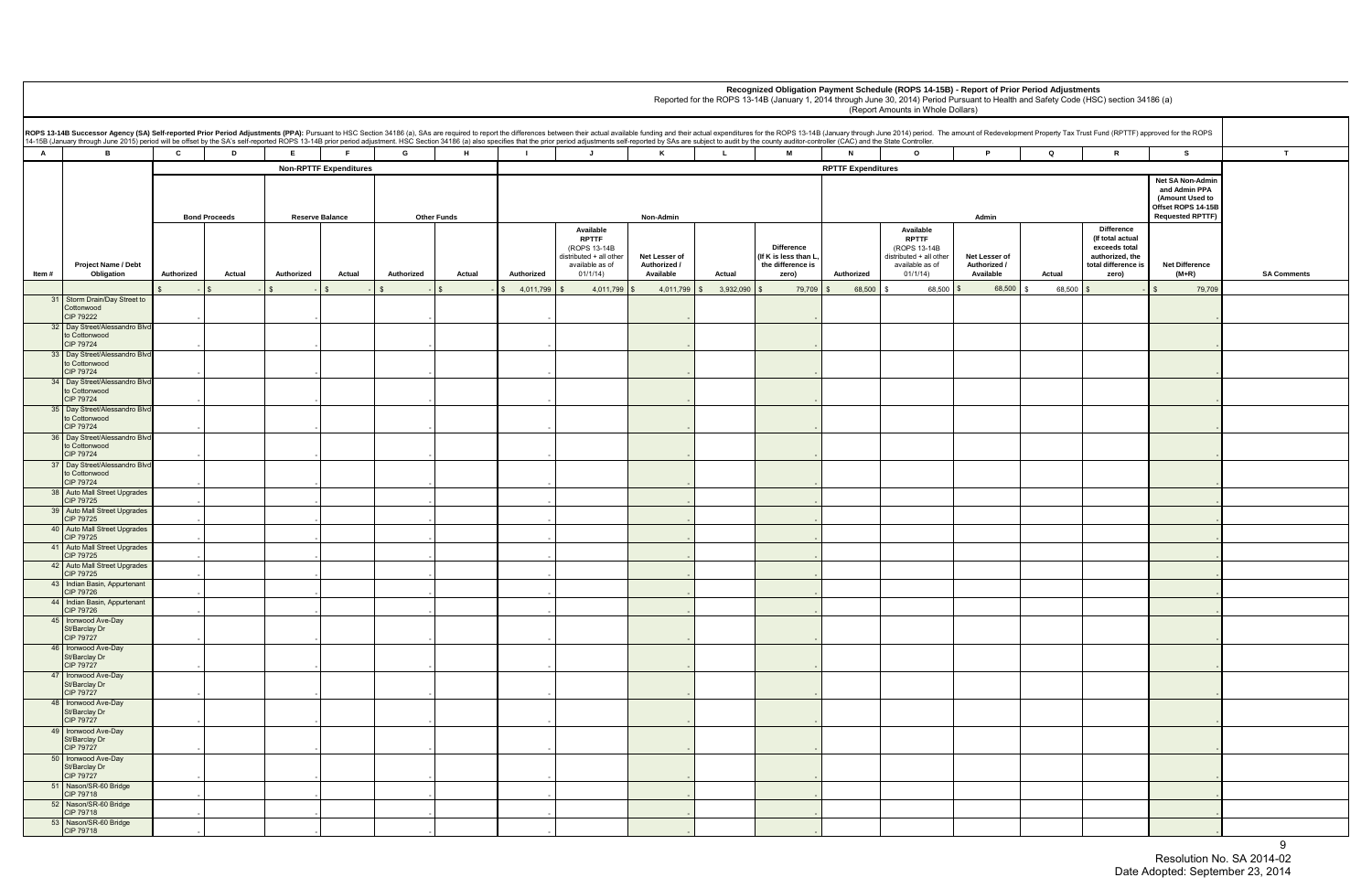|                                                   |              | t of Redevelopment Property Tax Trust Fund (RPTTF) approved for the ROPS                           |                                                                                                       |                    |
|---------------------------------------------------|--------------|----------------------------------------------------------------------------------------------------|-------------------------------------------------------------------------------------------------------|--------------------|
| P                                                 | Q            | R                                                                                                  | s                                                                                                     | т                  |
|                                                   |              |                                                                                                    | Net SA Non-Admin<br>and Admin PPA<br>(Amount Used to<br>Offset ROPS 14-15B<br><b>Requested RPTTF)</b> |                    |
| Admin<br>et Lesser of<br>uthorized /<br>Available | Actual       | Difference<br>(If total actual<br>exceeds total<br>authorized, the<br>total difference is<br>zero) | <b>Net Difference</b><br>$(M+R)$                                                                      | <b>SA Comments</b> |
| 68,500                                            | \$<br>68,500 | \$<br>$\overline{\phantom{m}}$                                                                     | \$<br>79,709                                                                                          |                    |
|                                                   |              |                                                                                                    | ÷                                                                                                     |                    |
|                                                   |              |                                                                                                    | ٠                                                                                                     |                    |
|                                                   |              |                                                                                                    | -                                                                                                     |                    |
|                                                   |              |                                                                                                    | $\overline{\phantom{a}}$                                                                              |                    |
|                                                   |              |                                                                                                    | $\overline{a}$                                                                                        |                    |
|                                                   |              |                                                                                                    | $\overline{a}$                                                                                        |                    |
|                                                   |              |                                                                                                    | -                                                                                                     |                    |
|                                                   |              |                                                                                                    | $\overline{a}$                                                                                        |                    |
|                                                   |              |                                                                                                    | ÷                                                                                                     |                    |
|                                                   |              |                                                                                                    | $\overline{a}$<br>÷                                                                                   |                    |
|                                                   |              |                                                                                                    | -                                                                                                     |                    |
|                                                   |              |                                                                                                    | $\overline{a}$                                                                                        |                    |
|                                                   |              |                                                                                                    | $\overline{\phantom{a}}$                                                                              |                    |
|                                                   |              |                                                                                                    |                                                                                                       |                    |
|                                                   |              |                                                                                                    | -                                                                                                     |                    |
|                                                   |              |                                                                                                    |                                                                                                       |                    |
|                                                   |              |                                                                                                    |                                                                                                       |                    |
|                                                   |              |                                                                                                    |                                                                                                       |                    |
|                                                   |              |                                                                                                    |                                                                                                       |                    |
|                                                   |              |                                                                                                    | -                                                                                                     |                    |
|                                                   |              |                                                                                                    | $\overline{a}$                                                                                        |                    |
|                                                   |              |                                                                                                    |                                                                                                       |                    |
|                                                   |              |                                                                                                    |                                                                                                       |                    |

|        |                                                                                                                                                                                                                                                                                                                                                                                                                                                                                                                                                                                                                                                                |                      |                        |        |                      |                |                                                                                                     |                                            |                 |                                                                         |                           | Recognized Obligation Payment Schedule (ROPS 14-15B) - Report of Prior Period Adjustments<br>Reported for the ROPS 13-14B (January 1, 2014 through June 30, 2014) Period Pursuant to Health and Safety Code (HSC) section 34186 (a)<br>(Report Amounts in Whole Dollars) |                                            |        |                                                                                                           |                                                                                                       |               |
|--------|----------------------------------------------------------------------------------------------------------------------------------------------------------------------------------------------------------------------------------------------------------------------------------------------------------------------------------------------------------------------------------------------------------------------------------------------------------------------------------------------------------------------------------------------------------------------------------------------------------------------------------------------------------------|----------------------|------------------------|--------|----------------------|----------------|-----------------------------------------------------------------------------------------------------|--------------------------------------------|-----------------|-------------------------------------------------------------------------|---------------------------|--------------------------------------------------------------------------------------------------------------------------------------------------------------------------------------------------------------------------------------------------------------------------|--------------------------------------------|--------|-----------------------------------------------------------------------------------------------------------|-------------------------------------------------------------------------------------------------------|---------------|
|        | ROPS 13-14B Successor Agency (SA) Self-reported Prior Period Adjustments (PPA): Pursuant to HSC Section 34186 (a), SAs are required to report the differences between their actual available funding and their actual expendit<br>14-15B (January through June 2015) period will be offset by the SA's self-reported ROPS 13-14B prior period adjustment. HSC Section 34186 (a) also specifies that the prior period adjustments self-reported by SAs are subjec<br>$\mathbf{c}$<br><b>M</b><br>B<br>D<br>E.<br>F.<br>G<br>H<br>J.<br>K<br>$\mathbf{L}$<br>$\circ$<br>$\mathbf{T}$<br>$\mathbf{N}$<br>P<br>Q<br>R<br><b>S</b><br><b>Non-RPTTF Expenditures</b> |                      |                        |        |                      |                |                                                                                                     |                                            |                 |                                                                         |                           |                                                                                                                                                                                                                                                                          |                                            |        |                                                                                                           |                                                                                                       |               |
| A      |                                                                                                                                                                                                                                                                                                                                                                                                                                                                                                                                                                                                                                                                |                      |                        |        |                      |                |                                                                                                     |                                            |                 |                                                                         |                           |                                                                                                                                                                                                                                                                          |                                            |        |                                                                                                           |                                                                                                       |               |
|        |                                                                                                                                                                                                                                                                                                                                                                                                                                                                                                                                                                                                                                                                |                      |                        |        |                      |                |                                                                                                     |                                            |                 |                                                                         | <b>RPTTF Expenditures</b> |                                                                                                                                                                                                                                                                          |                                            |        |                                                                                                           |                                                                                                       |               |
|        |                                                                                                                                                                                                                                                                                                                                                                                                                                                                                                                                                                                                                                                                | <b>Bond Proceeds</b> | <b>Reserve Balance</b> |        | <b>Other Funds</b>   |                |                                                                                                     | Non-Admin                                  |                 |                                                                         |                           |                                                                                                                                                                                                                                                                          | Admin                                      |        |                                                                                                           | Net SA Non-Admin<br>and Admin PPA<br>(Amount Used to<br>Offset ROPS 14-15B<br><b>Requested RPTTF)</b> |               |
| ltem # | Project Name / Debt<br>Obligation                                                                                                                                                                                                                                                                                                                                                                                                                                                                                                                                                                                                                              | Authorized<br>Actual | Authorized             | Actual | Authorized<br>Actual | Authorized     | Available<br><b>RPTTF</b><br>(ROPS 13-14B<br>distributed + all other<br>available as of<br>01/1/14) | Net Lesser of<br>Authorized /<br>Available | Actual          | <b>Difference</b><br>(If K is less than L<br>the difference is<br>zero) | Authorized                | Available<br><b>RPTTF</b><br>(ROPS 13-14B<br>distributed + all other<br>available as of<br>01/1/14)                                                                                                                                                                      | Net Lesser of<br>Authorized /<br>Available | Actual | <b>Difference</b><br>(If total actual<br>exceeds total<br>authorized, the<br>total difference is<br>zero) | <b>Net Difference</b><br>$(M+R)$                                                                      | <b>SA Com</b> |
|        |                                                                                                                                                                                                                                                                                                                                                                                                                                                                                                                                                                                                                                                                |                      |                        |        |                      | $4,011,799$ \$ | 4,011,799                                                                                           | 4,011,799                                  | 3,932,090<br>S. | 79,709                                                                  | 68,500                    | 68,500                                                                                                                                                                                                                                                                   | 68,500 \$                                  | 68,500 |                                                                                                           | 79,709                                                                                                |               |
|        | 54 Nason/SR-60 Bridge<br><b>CIP 79718</b>                                                                                                                                                                                                                                                                                                                                                                                                                                                                                                                                                                                                                      |                      |                        |        |                      |                |                                                                                                     |                                            |                 |                                                                         |                           |                                                                                                                                                                                                                                                                          |                                            |        |                                                                                                           |                                                                                                       |               |
|        | 55 Nason/SR-60 Bridge                                                                                                                                                                                                                                                                                                                                                                                                                                                                                                                                                                                                                                          |                      |                        |        |                      |                |                                                                                                     |                                            |                 |                                                                         |                           |                                                                                                                                                                                                                                                                          |                                            |        |                                                                                                           |                                                                                                       |               |
|        | <b>CIP 79718</b><br>56 Nason/SR-60 Bridge                                                                                                                                                                                                                                                                                                                                                                                                                                                                                                                                                                                                                      |                      |                        |        |                      |                |                                                                                                     |                                            |                 |                                                                         |                           |                                                                                                                                                                                                                                                                          |                                            |        |                                                                                                           |                                                                                                       |               |
|        | CIP 79718<br>57 Nason/SR-60 Bridge                                                                                                                                                                                                                                                                                                                                                                                                                                                                                                                                                                                                                             |                      |                        |        |                      |                |                                                                                                     |                                            |                 |                                                                         |                           |                                                                                                                                                                                                                                                                          |                                            |        |                                                                                                           |                                                                                                       |               |
|        | CIP 79718                                                                                                                                                                                                                                                                                                                                                                                                                                                                                                                                                                                                                                                      |                      |                        |        |                      |                |                                                                                                     |                                            |                 |                                                                         |                           |                                                                                                                                                                                                                                                                          |                                            |        |                                                                                                           |                                                                                                       |               |
|        | 58 Nason/SR-60 Bridge<br><b>CIP 79718</b>                                                                                                                                                                                                                                                                                                                                                                                                                                                                                                                                                                                                                      |                      |                        |        |                      |                |                                                                                                     |                                            |                 |                                                                         |                           |                                                                                                                                                                                                                                                                          |                                            |        |                                                                                                           |                                                                                                       |               |
|        | 59 Nason/SR-60 Bridge<br>CIP 79718                                                                                                                                                                                                                                                                                                                                                                                                                                                                                                                                                                                                                             |                      |                        |        |                      |                |                                                                                                     |                                            |                 |                                                                         |                           |                                                                                                                                                                                                                                                                          |                                            |        |                                                                                                           |                                                                                                       |               |
|        | 60 Nason/SR-60 Bridge                                                                                                                                                                                                                                                                                                                                                                                                                                                                                                                                                                                                                                          |                      |                        |        |                      |                |                                                                                                     |                                            |                 |                                                                         |                           |                                                                                                                                                                                                                                                                          |                                            |        |                                                                                                           |                                                                                                       |               |
|        | CIP 79718<br>61 Nason/SR-60 Bridge                                                                                                                                                                                                                                                                                                                                                                                                                                                                                                                                                                                                                             |                      |                        |        |                      |                |                                                                                                     |                                            |                 |                                                                         |                           |                                                                                                                                                                                                                                                                          |                                            |        |                                                                                                           |                                                                                                       |               |
|        | <b>CIP 79718</b><br>62 Nason/SR-60 Bridge                                                                                                                                                                                                                                                                                                                                                                                                                                                                                                                                                                                                                      |                      |                        |        |                      |                |                                                                                                     |                                            |                 |                                                                         |                           |                                                                                                                                                                                                                                                                          |                                            |        |                                                                                                           |                                                                                                       |               |
|        | CIP 79718                                                                                                                                                                                                                                                                                                                                                                                                                                                                                                                                                                                                                                                      |                      |                        |        |                      |                |                                                                                                     |                                            |                 |                                                                         |                           |                                                                                                                                                                                                                                                                          |                                            |        |                                                                                                           |                                                                                                       |               |
|        | 63 Nason/SR-60 Bridge<br><b>CIP 79718</b>                                                                                                                                                                                                                                                                                                                                                                                                                                                                                                                                                                                                                      |                      |                        |        |                      |                |                                                                                                     |                                            |                 |                                                                         |                           |                                                                                                                                                                                                                                                                          |                                            |        |                                                                                                           |                                                                                                       |               |
|        | 64 Nason/SR-60 Bridge<br><b>CIP 79718</b>                                                                                                                                                                                                                                                                                                                                                                                                                                                                                                                                                                                                                      |                      |                        |        |                      |                |                                                                                                     |                                            |                 |                                                                         |                           |                                                                                                                                                                                                                                                                          |                                            |        |                                                                                                           |                                                                                                       |               |
|        | 65 Nason/SR-60 Bridge                                                                                                                                                                                                                                                                                                                                                                                                                                                                                                                                                                                                                                          |                      |                        |        |                      |                |                                                                                                     |                                            |                 |                                                                         |                           |                                                                                                                                                                                                                                                                          |                                            |        |                                                                                                           |                                                                                                       |               |
|        | CIP 79718<br>66 Moreno Beach Ramps -                                                                                                                                                                                                                                                                                                                                                                                                                                                                                                                                                                                                                           |                      |                        |        |                      |                |                                                                                                     |                                            |                 |                                                                         |                           |                                                                                                                                                                                                                                                                          |                                            |        |                                                                                                           |                                                                                                       |               |
|        | Phase 1<br>CIP 79731                                                                                                                                                                                                                                                                                                                                                                                                                                                                                                                                                                                                                                           |                      |                        |        |                      |                |                                                                                                     |                                            |                 |                                                                         |                           |                                                                                                                                                                                                                                                                          |                                            |        |                                                                                                           |                                                                                                       |               |
|        | 67   Moreno Beach Ramps -                                                                                                                                                                                                                                                                                                                                                                                                                                                                                                                                                                                                                                      |                      |                        |        |                      |                |                                                                                                     |                                            |                 |                                                                         |                           |                                                                                                                                                                                                                                                                          |                                            |        |                                                                                                           |                                                                                                       |               |
|        | Phase 1<br>CIP 79731                                                                                                                                                                                                                                                                                                                                                                                                                                                                                                                                                                                                                                           |                      |                        |        |                      |                |                                                                                                     |                                            |                 |                                                                         |                           |                                                                                                                                                                                                                                                                          |                                            |        |                                                                                                           |                                                                                                       |               |
|        | 68 Moreno Beach Ramps -<br>Phase 1                                                                                                                                                                                                                                                                                                                                                                                                                                                                                                                                                                                                                             |                      |                        |        |                      |                |                                                                                                     |                                            |                 |                                                                         |                           |                                                                                                                                                                                                                                                                          |                                            |        |                                                                                                           |                                                                                                       |               |
|        | CIP 79731                                                                                                                                                                                                                                                                                                                                                                                                                                                                                                                                                                                                                                                      |                      |                        |        |                      |                |                                                                                                     |                                            |                 |                                                                         |                           |                                                                                                                                                                                                                                                                          |                                            |        |                                                                                                           |                                                                                                       |               |
|        | 69 Oversight Board Legal<br>Counsel                                                                                                                                                                                                                                                                                                                                                                                                                                                                                                                                                                                                                            |                      |                        |        |                      |                |                                                                                                     |                                            |                 |                                                                         |                           |                                                                                                                                                                                                                                                                          |                                            |        |                                                                                                           |                                                                                                       |               |
|        | 70 Moreno Beach Ramps -<br>Phase 1                                                                                                                                                                                                                                                                                                                                                                                                                                                                                                                                                                                                                             |                      |                        |        |                      |                |                                                                                                     |                                            |                 |                                                                         |                           |                                                                                                                                                                                                                                                                          |                                            |        |                                                                                                           |                                                                                                       |               |
|        | CIP 79731                                                                                                                                                                                                                                                                                                                                                                                                                                                                                                                                                                                                                                                      |                      |                        |        |                      |                |                                                                                                     |                                            |                 |                                                                         |                           |                                                                                                                                                                                                                                                                          |                                            |        |                                                                                                           |                                                                                                       |               |
|        | 71 Moreno Beach Ramps -<br>Phase 1                                                                                                                                                                                                                                                                                                                                                                                                                                                                                                                                                                                                                             |                      |                        |        |                      |                |                                                                                                     |                                            |                 |                                                                         |                           |                                                                                                                                                                                                                                                                          |                                            |        |                                                                                                           |                                                                                                       |               |
|        | CIP 79731                                                                                                                                                                                                                                                                                                                                                                                                                                                                                                                                                                                                                                                      |                      |                        |        |                      |                |                                                                                                     |                                            |                 |                                                                         |                           |                                                                                                                                                                                                                                                                          |                                            |        |                                                                                                           |                                                                                                       |               |
|        | 72 Moreno Beach Ramps -<br>Phase 1                                                                                                                                                                                                                                                                                                                                                                                                                                                                                                                                                                                                                             |                      |                        |        |                      |                |                                                                                                     |                                            |                 |                                                                         |                           |                                                                                                                                                                                                                                                                          |                                            |        |                                                                                                           |                                                                                                       |               |
|        | CIP 79731<br>73 Moreno Beach Ramps -                                                                                                                                                                                                                                                                                                                                                                                                                                                                                                                                                                                                                           |                      |                        |        |                      |                |                                                                                                     |                                            |                 |                                                                         |                           |                                                                                                                                                                                                                                                                          |                                            |        |                                                                                                           |                                                                                                       |               |
|        | Phase 1<br>CIP 79731                                                                                                                                                                                                                                                                                                                                                                                                                                                                                                                                                                                                                                           |                      |                        |        |                      |                |                                                                                                     |                                            |                 |                                                                         |                           |                                                                                                                                                                                                                                                                          |                                            |        |                                                                                                           |                                                                                                       |               |
|        | 74 Moreno Beach Ramps -                                                                                                                                                                                                                                                                                                                                                                                                                                                                                                                                                                                                                                        |                      |                        |        |                      |                |                                                                                                     |                                            |                 |                                                                         |                           |                                                                                                                                                                                                                                                                          |                                            |        |                                                                                                           |                                                                                                       |               |
|        | Phase 1<br>CIP 79731                                                                                                                                                                                                                                                                                                                                                                                                                                                                                                                                                                                                                                           |                      |                        |        |                      |                |                                                                                                     |                                            |                 |                                                                         |                           |                                                                                                                                                                                                                                                                          |                                            |        |                                                                                                           |                                                                                                       |               |
|        | 75 Moreno Beach Ramps -                                                                                                                                                                                                                                                                                                                                                                                                                                                                                                                                                                                                                                        |                      |                        |        |                      |                |                                                                                                     |                                            |                 |                                                                         |                           |                                                                                                                                                                                                                                                                          |                                            |        |                                                                                                           |                                                                                                       |               |
|        | Phase 1<br>CIP 79731                                                                                                                                                                                                                                                                                                                                                                                                                                                                                                                                                                                                                                           |                      |                        |        |                      |                |                                                                                                     |                                            |                 |                                                                         |                           |                                                                                                                                                                                                                                                                          |                                            |        |                                                                                                           |                                                                                                       |               |
|        | 76 Moreno Beach Ramps -<br>Phase 1<br>CIP 79731                                                                                                                                                                                                                                                                                                                                                                                                                                                                                                                                                                                                                |                      |                        |        |                      |                |                                                                                                     |                                            |                 |                                                                         |                           |                                                                                                                                                                                                                                                                          |                                            |        |                                                                                                           |                                                                                                       |               |
|        | 77 Moreno Beach Ramps -                                                                                                                                                                                                                                                                                                                                                                                                                                                                                                                                                                                                                                        |                      |                        |        |                      |                |                                                                                                     |                                            |                 |                                                                         |                           |                                                                                                                                                                                                                                                                          |                                            |        |                                                                                                           |                                                                                                       |               |
|        | Phase 1<br>CIP 79731                                                                                                                                                                                                                                                                                                                                                                                                                                                                                                                                                                                                                                           |                      |                        |        |                      |                |                                                                                                     |                                            |                 |                                                                         |                           |                                                                                                                                                                                                                                                                          |                                            |        |                                                                                                           |                                                                                                       |               |

 $10$  Resolution No. SA 2014-02 Date Adopted: September 23, 2014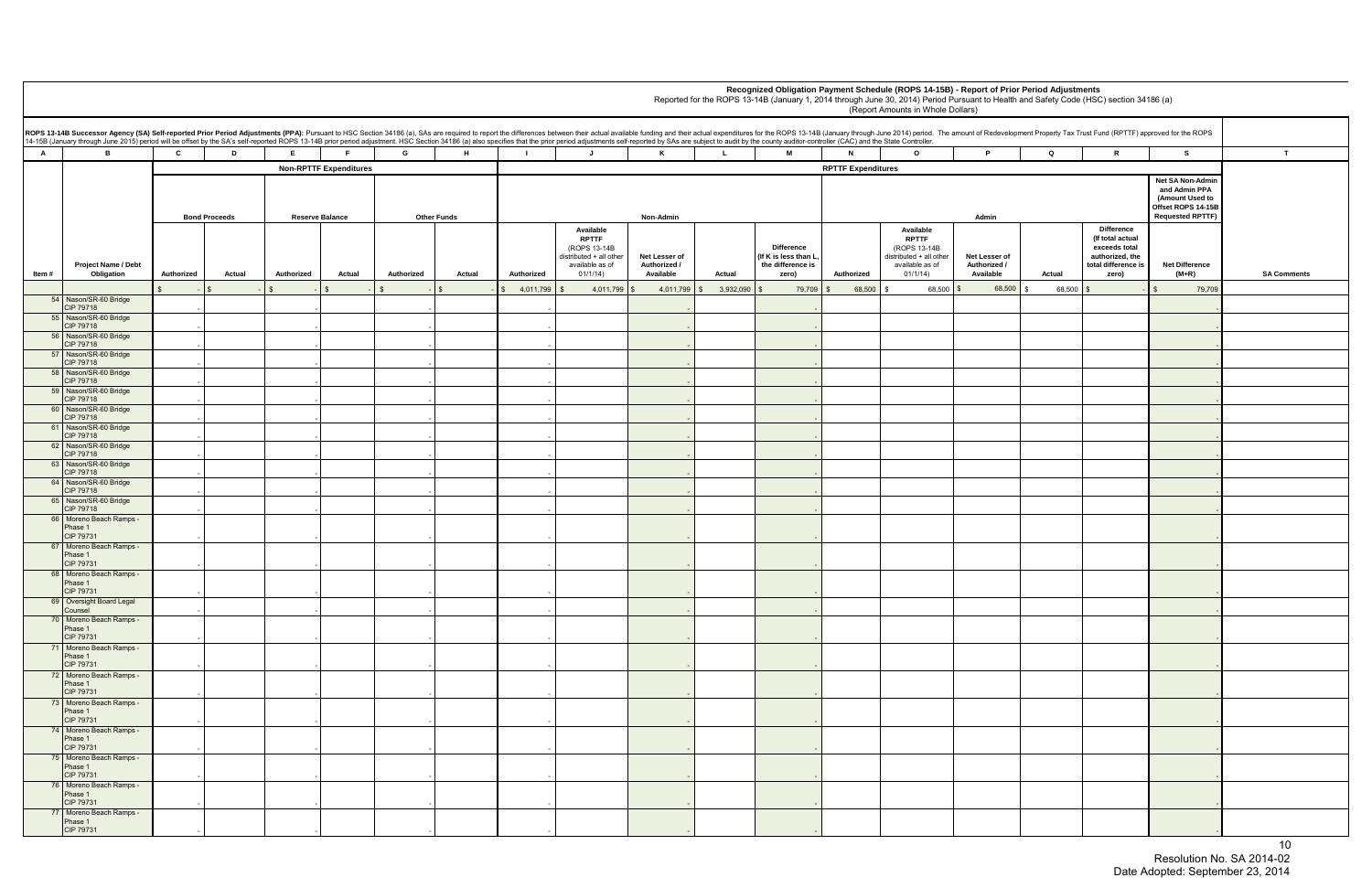|        |                                                                                                                                                                                                                                                                                                                                                                                                                                                                  |              |                      |            |                               |                    |        |            |                                                                                                     |                                            |              |                                                                         |                           | Recognized Obligation Payment Schedule (ROPS 14-15B) - Report of Prior Period Adjustments<br>Reported for the ROPS 13-14B (January 1, 2014 through June 30, 2014) Period Pursuant to Health and Safety Code (HSC) section 34186 (a)<br>(Report Amounts in Whole Dollars) |                                            |             |                                                                                                    |                                                                                                       |               |
|--------|------------------------------------------------------------------------------------------------------------------------------------------------------------------------------------------------------------------------------------------------------------------------------------------------------------------------------------------------------------------------------------------------------------------------------------------------------------------|--------------|----------------------|------------|-------------------------------|--------------------|--------|------------|-----------------------------------------------------------------------------------------------------|--------------------------------------------|--------------|-------------------------------------------------------------------------|---------------------------|--------------------------------------------------------------------------------------------------------------------------------------------------------------------------------------------------------------------------------------------------------------------------|--------------------------------------------|-------------|----------------------------------------------------------------------------------------------------|-------------------------------------------------------------------------------------------------------|---------------|
|        | ROPS 13-14B Successor Agency (SA) Self-reported Prior Period Adjustments (PPA): Pursuant to HSC Section 34186 (a), SAs are required to report the differences between their actual available funding and their actual expendit<br>14-15B (January through June 2015) period will be offset by the SA's self-reported ROPS 13-14B prior period adjustment. HSC Section 34186 (a) also specifies that the prior period adjustments self-reported by SAs are subjec |              |                      |            |                               |                    |        |            |                                                                                                     |                                            |              |                                                                         |                           |                                                                                                                                                                                                                                                                          |                                            |             |                                                                                                    |                                                                                                       |               |
| A      | B.                                                                                                                                                                                                                                                                                                                                                                                                                                                               | $\mathbf{c}$ | D                    |            |                               | G                  | H      |            | $\mathbf{J}$                                                                                        | K                                          | $\mathbf{L}$ | <b>M</b>                                                                | N                         | $\circ$                                                                                                                                                                                                                                                                  | D                                          | $\mathbf Q$ | $\mathbb{R}$                                                                                       | s                                                                                                     |               |
|        |                                                                                                                                                                                                                                                                                                                                                                                                                                                                  |              |                      |            | <b>Non-RPTTF Expenditures</b> |                    |        |            |                                                                                                     |                                            |              |                                                                         | <b>RPTTF Expenditures</b> |                                                                                                                                                                                                                                                                          |                                            |             |                                                                                                    |                                                                                                       |               |
|        |                                                                                                                                                                                                                                                                                                                                                                                                                                                                  |              | <b>Bond Proceeds</b> |            | <b>Reserve Balance</b>        | <b>Other Funds</b> |        |            |                                                                                                     | Non-Admin                                  |              |                                                                         |                           |                                                                                                                                                                                                                                                                          | Admin                                      |             |                                                                                                    | Net SA Non-Admin<br>and Admin PPA<br>(Amount Used to<br>Offset ROPS 14-15B<br><b>Requested RPTTF)</b> |               |
| ltem # | <b>Project Name / Debt</b><br>Obligation                                                                                                                                                                                                                                                                                                                                                                                                                         | Authorized   | Actual               | Authorized | Actual                        | Authorized         | Actual | Authorized | Available<br><b>RPTTF</b><br>(ROPS 13-14B<br>distributed + all other<br>available as of<br>01/1/14) | Net Lesser of<br>Authorized /<br>Available | Actual       | <b>Difference</b><br>(If K is less than I<br>the difference is<br>zero) | Authorized                | Available<br><b>RPTTF</b><br>(ROPS 13-14B)<br>distributed + all other<br>available as of<br>01/1/14)                                                                                                                                                                     | Net Lesser of<br>Authorized /<br>Available | Actual      | Difference<br>(If total actual<br>exceeds total<br>authorized, the<br>total difference is<br>zero) | <b>Net Difference</b><br>(M+R)                                                                        | <b>SA Com</b> |
|        |                                                                                                                                                                                                                                                                                                                                                                                                                                                                  |              |                      |            |                               |                    |        | 4,011,799  | 4,011,799                                                                                           | 4,011,799                                  | 3,932,090    | 79,709                                                                  | 68,500                    | 68,500                                                                                                                                                                                                                                                                   | 68,500                                     | 68,500      |                                                                                                    | 79,709                                                                                                |               |
|        | 78 Moreno Beach Ramps -<br>Phase 1<br>CIP 79731<br>79 Moreno Beach Ramps -<br>Phase 1                                                                                                                                                                                                                                                                                                                                                                            |              |                      |            |                               |                    |        |            |                                                                                                     |                                            |              |                                                                         |                           |                                                                                                                                                                                                                                                                          |                                            |             |                                                                                                    |                                                                                                       |               |
|        | CIP 79731<br>80 Moreno Beach Ramps -<br>Phase 1                                                                                                                                                                                                                                                                                                                                                                                                                  |              |                      |            |                               |                    |        |            |                                                                                                     |                                            |              |                                                                         |                           |                                                                                                                                                                                                                                                                          |                                            |             |                                                                                                    |                                                                                                       |               |
|        | CIP 79731<br>81 Moreno Beach Ramps -<br>Phase 1                                                                                                                                                                                                                                                                                                                                                                                                                  |              |                      |            |                               |                    |        |            |                                                                                                     |                                            |              |                                                                         |                           |                                                                                                                                                                                                                                                                          |                                            |             |                                                                                                    |                                                                                                       |               |
|        | CIP 79731<br>82 Hemlock Family<br>Apartments                                                                                                                                                                                                                                                                                                                                                                                                                     |              |                      |            |                               |                    |        | 2,000      | 2,000                                                                                               | 2,000                                      | 300          | 1,700                                                                   |                           |                                                                                                                                                                                                                                                                          |                                            |             |                                                                                                    | 1,700                                                                                                 |               |
|        | 83 Public Works Agreement                                                                                                                                                                                                                                                                                                                                                                                                                                        | $-1$         |                      |            |                               |                    |        |            |                                                                                                     |                                            |              |                                                                         |                           |                                                                                                                                                                                                                                                                          |                                            |             |                                                                                                    |                                                                                                       |               |
|        | 84 Agency Loan                                                                                                                                                                                                                                                                                                                                                                                                                                                   |              |                      |            |                               |                    |        | 150,000    | 150,000                                                                                             | 150,000                                    | 150,000      |                                                                         |                           |                                                                                                                                                                                                                                                                          |                                            |             |                                                                                                    |                                                                                                       |               |
|        |                                                                                                                                                                                                                                                                                                                                                                                                                                                                  |              |                      |            |                               |                    |        |            |                                                                                                     |                                            |              |                                                                         |                           |                                                                                                                                                                                                                                                                          |                                            |             |                                                                                                    |                                                                                                       |               |
|        |                                                                                                                                                                                                                                                                                                                                                                                                                                                                  |              |                      |            |                               |                    |        |            |                                                                                                     |                                            |              |                                                                         |                           |                                                                                                                                                                                                                                                                          |                                            |             |                                                                                                    |                                                                                                       |               |
|        |                                                                                                                                                                                                                                                                                                                                                                                                                                                                  |              |                      |            |                               |                    |        |            |                                                                                                     |                                            |              |                                                                         |                           |                                                                                                                                                                                                                                                                          |                                            |             |                                                                                                    |                                                                                                       |               |
|        |                                                                                                                                                                                                                                                                                                                                                                                                                                                                  |              |                      |            |                               |                    |        |            |                                                                                                     |                                            |              |                                                                         |                           |                                                                                                                                                                                                                                                                          |                                            |             |                                                                                                    |                                                                                                       |               |
|        |                                                                                                                                                                                                                                                                                                                                                                                                                                                                  |              |                      |            |                               |                    |        |            |                                                                                                     |                                            |              |                                                                         |                           |                                                                                                                                                                                                                                                                          |                                            |             |                                                                                                    |                                                                                                       |               |
|        |                                                                                                                                                                                                                                                                                                                                                                                                                                                                  |              |                      |            |                               |                    |        |            |                                                                                                     |                                            |              |                                                                         |                           |                                                                                                                                                                                                                                                                          |                                            |             |                                                                                                    |                                                                                                       |               |
|        |                                                                                                                                                                                                                                                                                                                                                                                                                                                                  |              |                      |            |                               |                    |        |            |                                                                                                     |                                            |              |                                                                         |                           |                                                                                                                                                                                                                                                                          |                                            |             |                                                                                                    |                                                                                                       |               |
|        |                                                                                                                                                                                                                                                                                                                                                                                                                                                                  |              |                      |            |                               |                    |        |            |                                                                                                     |                                            |              |                                                                         |                           |                                                                                                                                                                                                                                                                          |                                            |             |                                                                                                    |                                                                                                       |               |
|        |                                                                                                                                                                                                                                                                                                                                                                                                                                                                  |              |                      |            |                               |                    |        |            |                                                                                                     |                                            |              |                                                                         |                           |                                                                                                                                                                                                                                                                          |                                            |             |                                                                                                    |                                                                                                       |               |
|        |                                                                                                                                                                                                                                                                                                                                                                                                                                                                  |              |                      |            |                               |                    |        |            |                                                                                                     |                                            |              |                                                                         |                           |                                                                                                                                                                                                                                                                          |                                            |             |                                                                                                    |                                                                                                       |               |
|        |                                                                                                                                                                                                                                                                                                                                                                                                                                                                  |              |                      |            |                               |                    |        |            |                                                                                                     |                                            |              |                                                                         |                           |                                                                                                                                                                                                                                                                          |                                            |             |                                                                                                    |                                                                                                       |               |
|        |                                                                                                                                                                                                                                                                                                                                                                                                                                                                  |              |                      |            |                               |                    |        |            |                                                                                                     |                                            |              |                                                                         |                           |                                                                                                                                                                                                                                                                          |                                            |             |                                                                                                    |                                                                                                       |               |
|        |                                                                                                                                                                                                                                                                                                                                                                                                                                                                  |              |                      |            |                               |                    |        |            |                                                                                                     |                                            |              |                                                                         |                           |                                                                                                                                                                                                                                                                          |                                            |             |                                                                                                    |                                                                                                       |               |
|        |                                                                                                                                                                                                                                                                                                                                                                                                                                                                  |              |                      |            |                               |                    |        |            |                                                                                                     |                                            |              |                                                                         |                           |                                                                                                                                                                                                                                                                          |                                            |             |                                                                                                    |                                                                                                       |               |
|        |                                                                                                                                                                                                                                                                                                                                                                                                                                                                  |              |                      |            |                               |                    |        |            |                                                                                                     |                                            |              |                                                                         |                           |                                                                                                                                                                                                                                                                          |                                            |             |                                                                                                    |                                                                                                       |               |
|        |                                                                                                                                                                                                                                                                                                                                                                                                                                                                  |              |                      |            |                               |                    |        |            |                                                                                                     |                                            |              |                                                                         |                           |                                                                                                                                                                                                                                                                          |                                            |             |                                                                                                    |                                                                                                       |               |
|        |                                                                                                                                                                                                                                                                                                                                                                                                                                                                  |              |                      |            |                               |                    |        |            |                                                                                                     |                                            |              |                                                                         |                           |                                                                                                                                                                                                                                                                          |                                            |             |                                                                                                    |                                                                                                       |               |
|        |                                                                                                                                                                                                                                                                                                                                                                                                                                                                  |              |                      |            |                               |                    |        |            |                                                                                                     |                                            |              |                                                                         |                           |                                                                                                                                                                                                                                                                          |                                            |             |                                                                                                    |                                                                                                       |               |
|        |                                                                                                                                                                                                                                                                                                                                                                                                                                                                  |              |                      |            |                               |                    |        |            |                                                                                                     |                                            |              |                                                                         |                           |                                                                                                                                                                                                                                                                          |                                            |             |                                                                                                    |                                                                                                       |               |
|        |                                                                                                                                                                                                                                                                                                                                                                                                                                                                  |              |                      |            |                               |                    |        |            |                                                                                                     |                                            |              |                                                                         |                           |                                                                                                                                                                                                                                                                          |                                            |             |                                                                                                    |                                                                                                       |               |
|        |                                                                                                                                                                                                                                                                                                                                                                                                                                                                  |              |                      |            |                               |                    |        |            |                                                                                                     |                                            |              |                                                                         |                           |                                                                                                                                                                                                                                                                          |                                            |             |                                                                                                    |                                                                                                       |               |
|        |                                                                                                                                                                                                                                                                                                                                                                                                                                                                  |              |                      |            |                               |                    |        |            |                                                                                                     |                                            |              |                                                                         |                           |                                                                                                                                                                                                                                                                          |                                            |             |                                                                                                    |                                                                                                       |               |
|        |                                                                                                                                                                                                                                                                                                                                                                                                                                                                  |              |                      |            |                               |                    |        |            |                                                                                                     |                                            |              |                                                                         |                           |                                                                                                                                                                                                                                                                          |                                            |             |                                                                                                    |                                                                                                       |               |
|        |                                                                                                                                                                                                                                                                                                                                                                                                                                                                  |              |                      |            |                               |                    |        |            |                                                                                                     |                                            |              |                                                                         |                           |                                                                                                                                                                                                                                                                          |                                            |             |                                                                                                    |                                                                                                       |               |
|        |                                                                                                                                                                                                                                                                                                                                                                                                                                                                  |              |                      |            |                               |                    |        |            |                                                                                                     |                                            |              |                                                                         |                           |                                                                                                                                                                                                                                                                          |                                            |             |                                                                                                    |                                                                                                       |               |
|        |                                                                                                                                                                                                                                                                                                                                                                                                                                                                  |              |                      |            |                               |                    |        |            |                                                                                                     |                                            |              |                                                                         |                           |                                                                                                                                                                                                                                                                          |                                            |             |                                                                                                    |                                                                                                       |               |
|        |                                                                                                                                                                                                                                                                                                                                                                                                                                                                  |              |                      |            |                               |                    |        |            |                                                                                                     |                                            |              |                                                                         |                           |                                                                                                                                                                                                                                                                          |                                            |             |                                                                                                    |                                                                                                       |               |
|        |                                                                                                                                                                                                                                                                                                                                                                                                                                                                  |              |                      |            |                               |                    |        |            |                                                                                                     |                                            |              |                                                                         |                           |                                                                                                                                                                                                                                                                          |                                            |             |                                                                                                    |                                                                                                       |               |
|        |                                                                                                                                                                                                                                                                                                                                                                                                                                                                  |              |                      |            |                               |                    |        |            |                                                                                                     |                                            |              |                                                                         |                           |                                                                                                                                                                                                                                                                          |                                            |             |                                                                                                    |                                                                                                       |               |
|        |                                                                                                                                                                                                                                                                                                                                                                                                                                                                  |              |                      |            |                               |                    |        |            |                                                                                                     |                                            |              |                                                                         |                           |                                                                                                                                                                                                                                                                          |                                            |             |                                                                                                    |                                                                                                       |               |

| ble funding and their actual expenditures for the ROPS 13-14B (January through June 2014) period. The amount of Redevelopment Property Tax Trust Fund (RPTTF) approved for the ROPS<br>reported by SAs are subject to audit by the county auditor-controller (CAC) and the State Controller.<br>P<br>Κ<br>M<br>$\mathsf{o}$<br>$\mathbf Q$<br>${\sf R}$<br>s<br>L.<br>N |                            |                                                                          |                           |                                                                                                     |                                            |                                        |                                                                                                    |                                                                                                       |                    |  |
|-------------------------------------------------------------------------------------------------------------------------------------------------------------------------------------------------------------------------------------------------------------------------------------------------------------------------------------------------------------------------|----------------------------|--------------------------------------------------------------------------|---------------------------|-----------------------------------------------------------------------------------------------------|--------------------------------------------|----------------------------------------|----------------------------------------------------------------------------------------------------|-------------------------------------------------------------------------------------------------------|--------------------|--|
|                                                                                                                                                                                                                                                                                                                                                                         |                            |                                                                          |                           |                                                                                                     |                                            |                                        |                                                                                                    |                                                                                                       | $\mathbf T$        |  |
| Non-Admin                                                                                                                                                                                                                                                                                                                                                               |                            |                                                                          | <b>RPTTF Expenditures</b> |                                                                                                     | Admin                                      |                                        |                                                                                                    | Net SA Non-Admin<br>and Admin PPA<br>(Amount Used to<br>Offset ROPS 14-15B<br><b>Requested RPTTF)</b> |                    |  |
| Net Lesser of<br>Authorized /<br>Available                                                                                                                                                                                                                                                                                                                              | Actual                     | <b>Difference</b><br>(If K is less than L,<br>the difference is<br>zero) | Authorized                | Available<br><b>RPTTF</b><br>(ROPS 13-14B<br>distributed + all other<br>available as of<br>01/1/14) | Net Lesser of<br>Authorized /<br>Available | Actual                                 | Difference<br>(If total actual<br>exceeds total<br>authorized, the<br>total difference is<br>zero) | <b>Net Difference</b><br>$(M+R)$                                                                      | <b>SA Comments</b> |  |
| 4,011,799<br>\$                                                                                                                                                                                                                                                                                                                                                         | $\sqrt[6]{3}$<br>3,932,090 | 79,709 \$<br>$\sqrt[6]{2}$                                               | 68,500                    | \$<br>68,500                                                                                        | $\mathbb{S}$<br>68,500                     | $\boldsymbol{\mathsf{s}}$<br>68,500 \$ |                                                                                                    | $\frac{1}{2}$<br>79,709                                                                               |                    |  |
|                                                                                                                                                                                                                                                                                                                                                                         |                            |                                                                          |                           |                                                                                                     |                                            |                                        |                                                                                                    |                                                                                                       |                    |  |
|                                                                                                                                                                                                                                                                                                                                                                         |                            |                                                                          |                           |                                                                                                     |                                            |                                        |                                                                                                    |                                                                                                       |                    |  |
|                                                                                                                                                                                                                                                                                                                                                                         |                            |                                                                          |                           |                                                                                                     |                                            |                                        |                                                                                                    |                                                                                                       |                    |  |
|                                                                                                                                                                                                                                                                                                                                                                         |                            |                                                                          |                           |                                                                                                     |                                            |                                        |                                                                                                    |                                                                                                       |                    |  |
| 2,000                                                                                                                                                                                                                                                                                                                                                                   | 300                        | 1,700                                                                    |                           |                                                                                                     |                                            |                                        |                                                                                                    | 1,700                                                                                                 |                    |  |
| 150,000                                                                                                                                                                                                                                                                                                                                                                 | 150,000                    | $\overline{\phantom{a}}$<br>$\overline{\phantom{a}}$                     |                           |                                                                                                     |                                            |                                        |                                                                                                    |                                                                                                       |                    |  |
| $\overline{\phantom{a}}$<br>$\blacksquare$                                                                                                                                                                                                                                                                                                                              |                            | $\overline{\phantom{a}}$<br>$\sim$                                       |                           |                                                                                                     |                                            |                                        |                                                                                                    |                                                                                                       |                    |  |
| $\overline{\phantom{a}}$                                                                                                                                                                                                                                                                                                                                                |                            | $\overline{\phantom{a}}$                                                 |                           |                                                                                                     |                                            |                                        |                                                                                                    |                                                                                                       |                    |  |
| $\overline{\phantom{a}}$<br>$\overline{\phantom{a}}$                                                                                                                                                                                                                                                                                                                    |                            | $\blacksquare$<br>$\sim$                                                 |                           |                                                                                                     |                                            |                                        |                                                                                                    |                                                                                                       |                    |  |
| $\blacksquare$                                                                                                                                                                                                                                                                                                                                                          |                            | $\sim$                                                                   |                           |                                                                                                     |                                            |                                        |                                                                                                    |                                                                                                       |                    |  |
| $\overline{\phantom{a}}$<br>$\overline{\phantom{a}}$                                                                                                                                                                                                                                                                                                                    |                            | $\overline{\phantom{a}}$<br>$\sim$                                       |                           |                                                                                                     |                                            |                                        |                                                                                                    |                                                                                                       |                    |  |
| $\omega$                                                                                                                                                                                                                                                                                                                                                                |                            | $\sim$                                                                   |                           |                                                                                                     |                                            |                                        |                                                                                                    |                                                                                                       |                    |  |
| $\overline{\phantom{a}}$<br>$\blacksquare$                                                                                                                                                                                                                                                                                                                              |                            | $\sim$<br>$\blacksquare$                                                 |                           |                                                                                                     |                                            |                                        |                                                                                                    |                                                                                                       |                    |  |
| $\overline{\phantom{a}}$                                                                                                                                                                                                                                                                                                                                                |                            | $\bar{a}$                                                                |                           |                                                                                                     |                                            |                                        |                                                                                                    |                                                                                                       |                    |  |
| $\blacksquare$<br>$\overline{\phantom{a}}$                                                                                                                                                                                                                                                                                                                              |                            | $\sim$<br>$\overline{\phantom{a}}$                                       |                           |                                                                                                     |                                            |                                        |                                                                                                    |                                                                                                       |                    |  |
| $\sim$                                                                                                                                                                                                                                                                                                                                                                  |                            | $\overline{\phantom{a}}$                                                 |                           |                                                                                                     |                                            |                                        |                                                                                                    |                                                                                                       |                    |  |
| $\blacksquare$<br>$\overline{\phantom{a}}$                                                                                                                                                                                                                                                                                                                              |                            | $\sim$<br>$\sim$                                                         |                           |                                                                                                     |                                            |                                        |                                                                                                    |                                                                                                       |                    |  |
| $\overline{\phantom{a}}$                                                                                                                                                                                                                                                                                                                                                |                            | $\overline{\phantom{a}}$                                                 |                           |                                                                                                     |                                            |                                        |                                                                                                    |                                                                                                       |                    |  |
| $\overline{\phantom{a}}$<br>$\blacksquare$                                                                                                                                                                                                                                                                                                                              |                            | $\sim$<br>$\sim$                                                         |                           |                                                                                                     |                                            |                                        |                                                                                                    |                                                                                                       |                    |  |
|                                                                                                                                                                                                                                                                                                                                                                         |                            |                                                                          |                           |                                                                                                     |                                            |                                        |                                                                                                    |                                                                                                       |                    |  |
| $\overline{\phantom{a}}$<br>$\overline{\phantom{a}}$                                                                                                                                                                                                                                                                                                                    |                            | $\sim$<br>$\sim$                                                         |                           |                                                                                                     |                                            |                                        |                                                                                                    |                                                                                                       |                    |  |
| $\sim$                                                                                                                                                                                                                                                                                                                                                                  |                            | $\sim$<br>$\sim$                                                         |                           |                                                                                                     |                                            |                                        |                                                                                                    |                                                                                                       |                    |  |
| $\overline{\phantom{a}}$<br>$\sim$                                                                                                                                                                                                                                                                                                                                      |                            | $\sim$                                                                   |                           |                                                                                                     |                                            |                                        |                                                                                                    |                                                                                                       |                    |  |
| $\overline{\phantom{a}}$<br>$\overline{\phantom{a}}$                                                                                                                                                                                                                                                                                                                    |                            | $\sim$<br>$\sim$                                                         |                           |                                                                                                     |                                            |                                        |                                                                                                    |                                                                                                       |                    |  |
| $\sim$                                                                                                                                                                                                                                                                                                                                                                  |                            | $\sim$                                                                   |                           |                                                                                                     |                                            |                                        |                                                                                                    |                                                                                                       |                    |  |
| $\overline{\phantom{a}}$<br>$\overline{\phantom{a}}$                                                                                                                                                                                                                                                                                                                    |                            | $\sim$<br>$\sim$                                                         |                           |                                                                                                     |                                            |                                        |                                                                                                    |                                                                                                       |                    |  |
| $\overline{\phantom{a}}$                                                                                                                                                                                                                                                                                                                                                |                            | $\sim$                                                                   |                           |                                                                                                     |                                            |                                        |                                                                                                    |                                                                                                       |                    |  |
| $\overline{\phantom{a}}$<br>$\overline{\phantom{a}}$                                                                                                                                                                                                                                                                                                                    |                            | $\sim$<br>$\sim$                                                         |                           |                                                                                                     |                                            |                                        |                                                                                                    |                                                                                                       |                    |  |
| $\sim$                                                                                                                                                                                                                                                                                                                                                                  |                            | $\sim$                                                                   |                           |                                                                                                     |                                            |                                        |                                                                                                    |                                                                                                       |                    |  |
| $\sim$<br>$\overline{\phantom{a}}$                                                                                                                                                                                                                                                                                                                                      |                            | $\sim$<br>$\sim$                                                         |                           |                                                                                                     |                                            |                                        |                                                                                                    |                                                                                                       |                    |  |
| $\sim$                                                                                                                                                                                                                                                                                                                                                                  |                            | $\sim$                                                                   |                           |                                                                                                     |                                            |                                        |                                                                                                    |                                                                                                       |                    |  |
| $\overline{\phantom{a}}$<br>$\sim$                                                                                                                                                                                                                                                                                                                                      |                            | $\sim$<br>$\sim$                                                         |                           |                                                                                                     |                                            |                                        |                                                                                                    |                                                                                                       |                    |  |
| $\sim$                                                                                                                                                                                                                                                                                                                                                                  |                            | $\sim$                                                                   |                           |                                                                                                     |                                            |                                        |                                                                                                    |                                                                                                       |                    |  |
| $\sim$<br>$\sim$                                                                                                                                                                                                                                                                                                                                                        |                            | $\sim$<br>$\sim$                                                         |                           |                                                                                                     |                                            |                                        |                                                                                                    |                                                                                                       |                    |  |
| $\sim$                                                                                                                                                                                                                                                                                                                                                                  |                            | $\sim$                                                                   |                           |                                                                                                     |                                            |                                        |                                                                                                    |                                                                                                       |                    |  |

 11 Resolution No. SA 2014-02 Date Adopted: September 23, 2014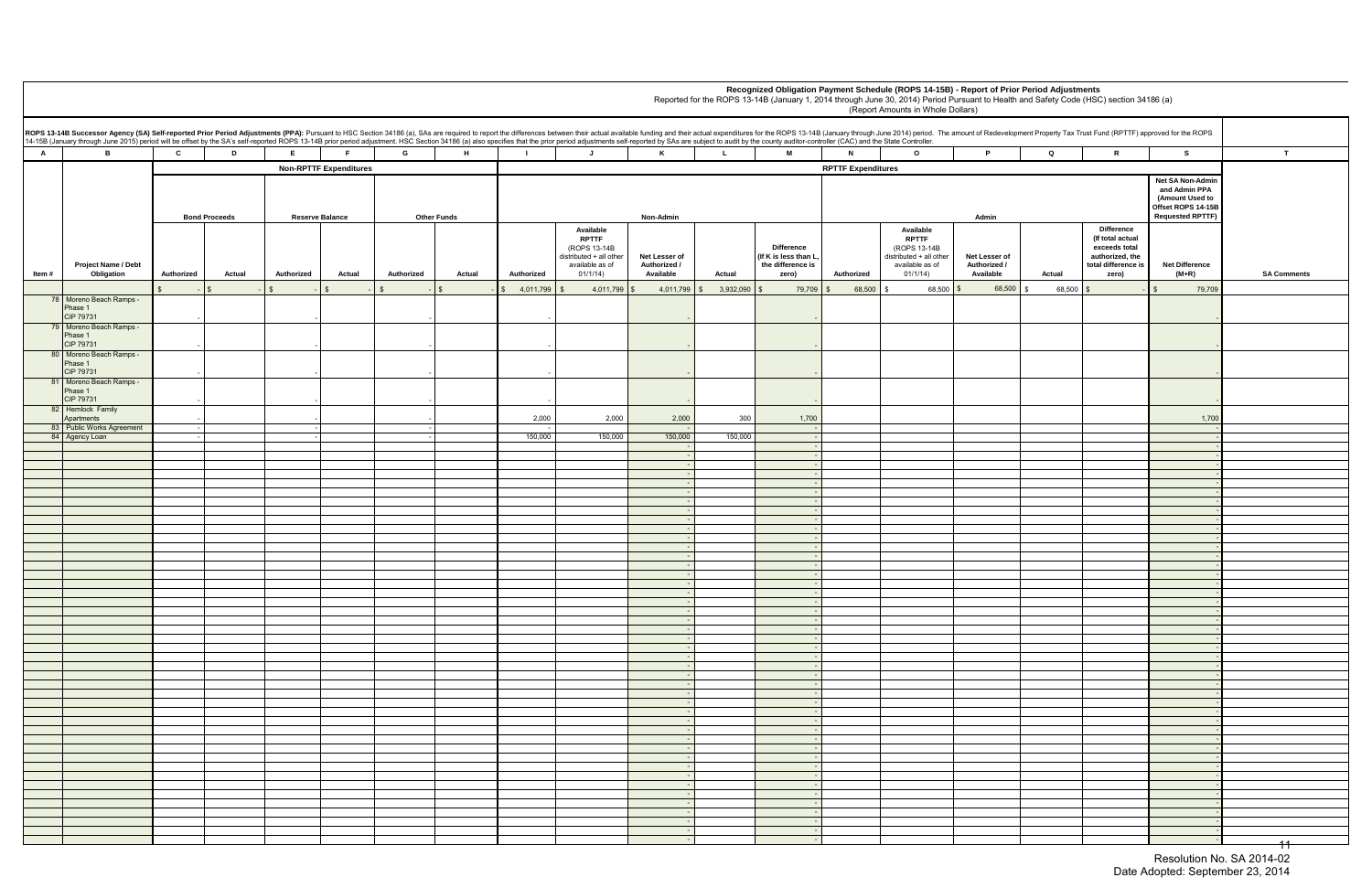# *Towngate Acquisition Notes Payment Schedule RESTRUCTURED*

**\*Restructured Debt Payment Schedule using LAIF rate** 

| Original Debt | \$<br>13,000,000 |  |
|---------------|------------------|--|
|               |                  |  |

|                |                 |                  | <b>New</b><br><b>Interest</b> |                            |               | <b>Principal &amp;</b>              |  |  |  |
|----------------|-----------------|------------------|-------------------------------|----------------------------|---------------|-------------------------------------|--|--|--|
|                | Date            | <b>Principal</b> | Rate                          | <b>Interest Accrued</b>    |               | <b>Payment Due Interest Balance</b> |  |  |  |
| ROPS 14-15A    | As of 7/1/2014  | 13,000,000.00    | 4.9%                          | 3,376,066.42<br>318,500.00 | 320,000.00    | 16,376,066.42<br>16,374,566.42      |  |  |  |
| 1 ROPS 14-15B  | Jan - June 2015 |                  | 4.9%                          | 318,500.00                 | 1,124,725.00  | 15,568,341.42<br>15,568,341.42      |  |  |  |
| 2 ROPS 15-16A  | July - Dec 2015 |                  | 4.9%                          | 318,500.00                 | 700,000.00    | 15,186,841.42                       |  |  |  |
| 3 ROPS 15-16B  | Jan - June 2016 |                  | 4.9%                          | 318,500.00                 | 700,000.00    | 15,186,841.42<br>14,805,341.42      |  |  |  |
| 4 ROPS 16-17A  | July - Dec 2016 |                  | 4.9%                          | 318,500.00                 | 700,000.00    | 14,805,341.42<br>14,423,841.42      |  |  |  |
| 5 ROPS 16-17B  | Jan - June 2017 |                  | 4.9%                          | 318,500.00                 | 700,000.00    | 14,423,841.42<br>14,042,341.42      |  |  |  |
| 6 ROPS 17-18A  | July - Dec 2017 |                  | 4.9%                          | 318,500.00                 | 700,000.00    | 14,042,341.42<br>13,660,841.42      |  |  |  |
| 7 ROPS 17-18B  | Jan - June 2018 |                  | 4.9%                          | 318,500.00                 | 700,000.00    | 13,660,841.42<br>13,279,341.42      |  |  |  |
| 8 ROPS 18-19A  | July - Dec 2018 |                  | 4.9%                          | 318,500.00                 | 700,000.00    | 13,279,341.42<br>12,897,841.42      |  |  |  |
|                |                 |                  | 4.9%                          |                            |               | 12,897,841.42                       |  |  |  |
| 9 ROPS 18-19B  | Jan - June 2019 |                  |                               | 318,500.00                 | 700,000.00    | 12,516,341.42<br>12,516,341.42      |  |  |  |
| 10 ROPS 19-20A | July - Dec 2019 |                  | 4.9%                          | 318,500.00                 | 700,000.00    | 12, 134, 841. 42<br>12,134,841.42   |  |  |  |
| 11 ROPS 19-20B | Jan - June 2020 |                  | 4.9%                          | 318,500.00                 | 700,000.00    | 11,753,341.42<br>11,753,341.42      |  |  |  |
| 12 ROPS 20-21A | July - Dec 2020 |                  | 4.9%                          | 318,500.00                 | 700,000.00    | 11,371,841.42<br>11,371,841.42      |  |  |  |
| 13 ROPS 20-21B | Jan - June 2021 |                  | 4.9%                          | 318,500.00                 | 700,000.00    | 10,990,341.42<br>10,990,341.42      |  |  |  |
| 14 ROPS 21-22A | July - Dec 2021 |                  | 4.9%                          | 318,500.00                 | 700,000.00    | 10,608,841.42                       |  |  |  |
| 15 ROPS 21-22B | Jan - June 2022 |                  | 4.9%                          | 318,500.00                 | 700,000.00    | 10,608,841.42<br>10,227,341.42      |  |  |  |
| 16 ROPS 22-23A | July - Dec 2022 |                  | 4.9%                          | 318,500.00                 | 700,000.00    | 10,227,341.42<br>9,845,841.42       |  |  |  |
| 17 ROPS 22-23B | Jan - June 2023 |                  | 4.9%                          | 318,500.00                 | 700,000.00    | 9,845,841.42<br>9,464,341.42        |  |  |  |
| 18 ROPS 23-24A | July - Dec 2023 |                  | 4.9%                          | 318,500.00                 | 700,000.00    | 9,464,341.42<br>9,082,841.42        |  |  |  |
| 19 ROPS 23-24B | Jan - June 2024 |                  | 4.9%                          | 318,500.00                 | 700,000.00    | 9,082,841.42<br>8,701,341.42        |  |  |  |
| 20 ROPS 24-25A | July - Dec 2024 |                  | 4.9%                          | 318,500.00                 | 700,000.00    | 8,701,341.42<br>8,319,841.42        |  |  |  |
|                |                 |                  |                               |                            |               | 8,319,841.42                        |  |  |  |
| 21 ROPS 24-25B | Jan - June 2025 |                  | 4.9%                          | 318,500.00                 | 700,000.00    | 7,938,341.42<br>7,938,341.42        |  |  |  |
| 22 ROPS 25-26A | July - Dec 2025 |                  | 4.9%                          | 318,500.00                 | 700,000.00    | 7,556,841.42<br>7,556,841.42        |  |  |  |
| 23 ROPS 25-26B | Jan - June 2026 |                  | 4.9%                          | 318,500.00                 | 700,000.00    | 7,175,341.42<br>7,175,341.42        |  |  |  |
| 24 ROPS 26-27A | July - Dec 2026 |                  | 4.9%                          | 318,500.00                 | 700,000.00    | 6,793,841.42<br>6,793,841.42        |  |  |  |
| 25 ROPS 26-27B | Jan - June 2027 |                  | 4.9%                          | 318,500.00                 | 700,000.00    | 6,412,341.42<br>6,412,341.42        |  |  |  |
| 26 ROPS 27-28A | July - Dec 2027 |                  | 4.9%                          | 318,500.00                 | 700,000.00    | 6,030,841.42                        |  |  |  |
| 27 ROPS 27-28B | Jan - June 2028 |                  | 4.9%                          | 318,500.00                 | 700,000.00    | 6,030,841.42<br>5,649,341.42        |  |  |  |
| 28 ROPS 28-29A | July - Dec 2028 |                  | 4.9%                          | 318,500.00                 | 700,000.00    | 5,649,341.42<br>5,267,841.42        |  |  |  |
| 29 ROPS 28-29B | Jan - June 2029 |                  | 4.9%                          | 318,500.00                 | 700,000.00    | 5,267,841.42<br>4,886,341.42        |  |  |  |
| 30 ROPS 29-30A | July - Dec 2029 |                  | 4.9%                          | 318,500.00                 | 700,000.00    | 4,886,341.42<br>4,504,841.42        |  |  |  |
| 31 ROPS 29-30B | Jan - June 2030 |                  | 4.9%                          | 318,500.00                 | 700,000.00    | 4,504,841.42<br>4,123,341.42        |  |  |  |
| 32 ROPS 30-31A | July - Dec 2030 |                  | 4.9%                          | 318,500.00                 | 700,000.00    | 4,123,341.42<br>3,741,841.42        |  |  |  |
|                |                 |                  |                               |                            |               | 3,741,841.42                        |  |  |  |
| 33 ROPS 30-31B | Jan - June 2031 |                  | 4.9%                          | 318,500.00                 | 700,000.00    | 3,360,341.42<br>3,360,341.42        |  |  |  |
| 34 ROPS 31-32A | July - Dec 2031 |                  | 4.9%                          | 318,500.00                 | 700,000.00    | 2,978,841.42<br>2,978,841.42        |  |  |  |
| 35 ROPS 31-32B | Jan - June 2032 |                  | 4.9%                          | 318,500.00                 | 700,000.00    | 2,597,341.42<br>2,597,341.42        |  |  |  |
| 36 ROPS 32-33A | July - Dec 2032 |                  | 4.9%                          | 318,500.00                 | 700,000.00    | 2,215,841.42<br>2,215,841.42        |  |  |  |
| 37 ROPS 32-33B | Jan - June 2033 |                  | 4.9%                          | 318,500.00                 | 700,000.00    | 1,834,341.42<br>1,834,341.42        |  |  |  |
| 38 ROPS 33-34A | July - Dec 2033 |                  | 4.9%                          | 318,500.00                 | 700,000.00    | 1,452,841.42                        |  |  |  |
| 39 ROPS 33-34B | Jan - June 2034 |                  | 4.9%                          | 318,500.00                 | 700,000.00    | 1,452,841.42<br>1,071,341.42        |  |  |  |
| 40 ROPS 34-35A | July - Dec 2034 |                  | 4.9%                          | 318,500.00                 | 700,000.00    | 1,071,341.42<br>689,841.42          |  |  |  |
| 41 ROPS 34-35B | Jan - June 2035 |                  | 4.9%                          | 318,500.00                 | 700,000.00    | 689,841.42<br>308,341.42            |  |  |  |
| 42 ROPS 35-36A | July - Dec 2035 |                  | 4.9%                          | 318,500.00                 | 626,841.42    | 308,341.42                          |  |  |  |
|                | Total           | 13,000,000.00    |                               | 17,071,566.42              | 30,071,566.42 | Resolution No. SA 2014-02           |  |  |  |

566.42 Resolution No. SA 2014-02 Date Adopted: September 23, 2014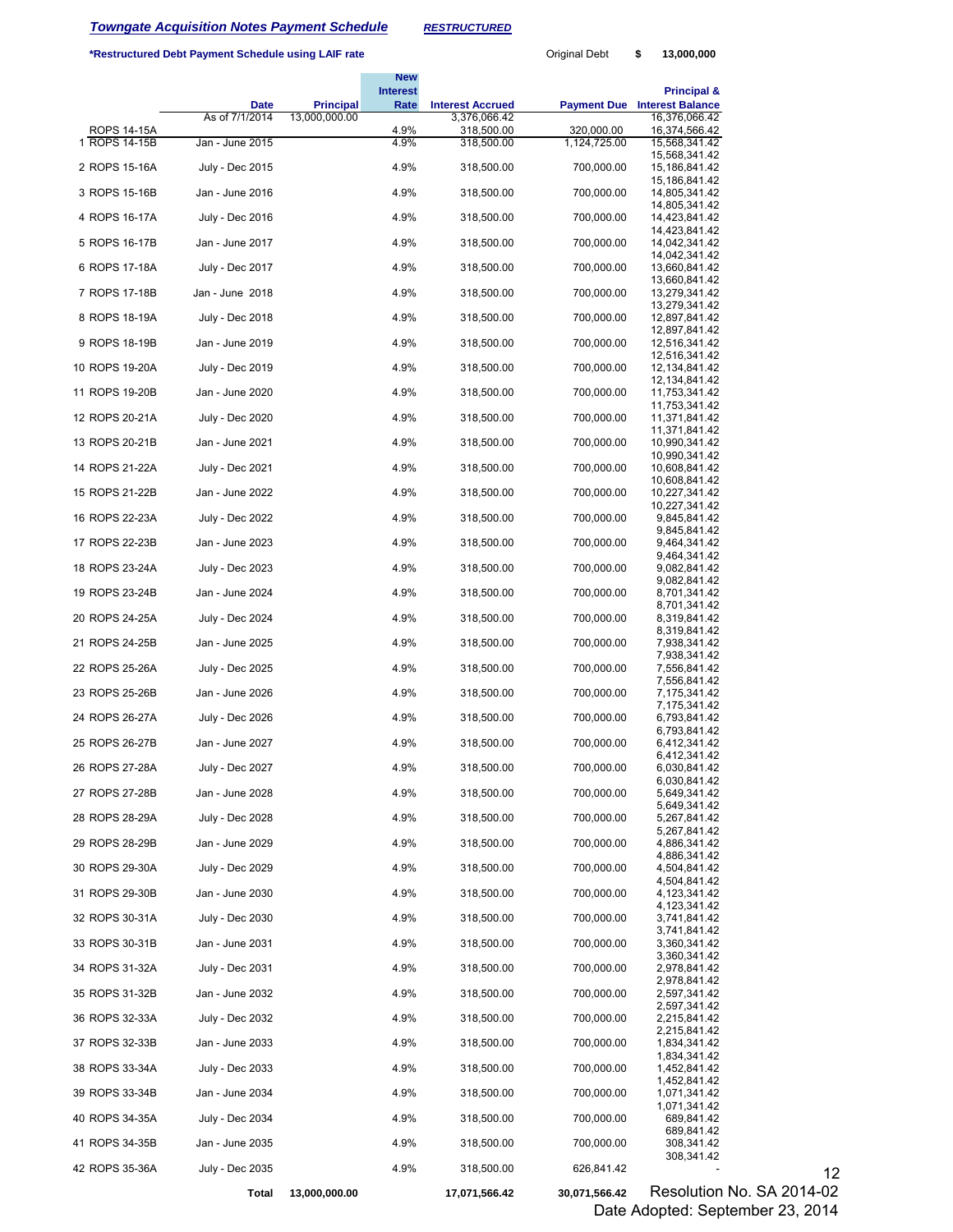### **Towngate Acquisition Notes Payment Schedule** *ORIGINAL*

### **\*Original Debt Payment Schedule @ 7.25% interest rate**

|                                     |                        |               | <b>Original</b>         |                                   | Original Debt            | \$<br>13,000,000               |                           |
|-------------------------------------|------------------------|---------------|-------------------------|-----------------------------------|--------------------------|--------------------------------|---------------------------|
|                                     | <b>Date</b>            | Principal     | <b>Interest</b><br>Rate | <b>Interest</b><br><b>Accrued</b> | <b>Payment Due</b>       | P & I Balance                  |                           |
|                                     | As of 7/1/2014         | 13,000,000.00 |                         | 3,376,066.42                      |                          | 16,376,066.42                  |                           |
| <b>ROPS 14-15A</b><br>1 ROPS 14-15B | Jan - June 2015        |               | 7.25%<br>7.25%          | 471,250.00<br>471,250.00          | 320,000.00<br>325,000.00 | 16,527,316.42<br>16,673,566.42 |                           |
| 2 ROPS 15-16A                       | July - Dec 2015        |               | 7.25%                   | 471,250.00                        | 325,000.00               | 16,673,566.42<br>16,819,816.42 |                           |
| 3 ROPS 15-16B                       | Jan - June 2016        |               | 7.25%                   | 471,250.00                        | 325,000.00               | 16,819,816.42<br>16,966,066.42 |                           |
| 4 ROPS 16-17A                       | July - Dec 2016        |               | 7.25%                   | 471,250.00                        | 325,000.00               | 16,966,066.42<br>17,112,316.42 |                           |
| 5 ROPS 16-17B                       | Jan - June 2017        |               | 7.25%                   | 471,250.00                        | 325,000.00               | 17,112,316.42<br>17,258,566.42 |                           |
| 6 ROPS 17-18A                       | July - Dec 2017        |               | 7.25%                   | 471,250.00                        | 325,000.00               | 17,258,566.42<br>17,404,816.42 |                           |
| 7 ROPS 17-18B                       | Jan - June 2018        |               | 7.25%                   | 471,250.00                        | 325,000.00               | 17,404,816.42<br>17,551,066.42 |                           |
| 8 ROPS 18-19A                       | July - Dec 2018        |               | 7.25%                   | 471,250.00                        | 325,000.00               | 17,551,066.42<br>17,697,316.42 |                           |
|                                     |                        |               | 7.25%                   |                                   |                          | 17,697,316.42                  |                           |
| 9 ROPS 18-19B                       | Jan - June 2019        |               |                         | 471,250.00                        | 325,000.00               | 17,843,566.42<br>17,843,566.42 |                           |
| 10 ROPS 19-20A                      | July - Dec 2019        |               | 7.25%                   | 471,250.00                        | 325,000.00               | 17,989,816.42<br>17,989,816.42 |                           |
| 11 ROPS 19-20B                      | Jan - June 2020        |               | 7.25%                   | 471,250.00                        | 325,000.00               | 18,136,066.42<br>18,136,066.42 |                           |
| 12 ROPS 20-21A                      | July - Dec 2020        |               | 7.25%                   | 471,250.00                        | 325,000.00               | 18,282,316.42<br>18,282,316.42 |                           |
| 13 ROPS 20-21B                      | Jan - June 2021        |               | 7.25%                   | 471,250.00                        | 325,000.00               | 18,428,566.42<br>18,428,566.42 |                           |
| 14 ROPS 21-22A                      | July - Dec 2021        |               | 7.25%                   | 471,250.00                        | 325,000.00               | 18,574,816.42<br>18,574,816.42 |                           |
| 15 ROPS 21-22B                      | Jan - June 2022        |               | 7.25%                   | 471,250.00                        | 325,000.00               | 18,721,066.42<br>18,721,066.42 |                           |
| 16 ROPS 22-23A                      | July - Dec 2022        |               | 7.25%                   | 471,250.00                        | 325,000.00               | 18,867,316.42<br>18,867,316.42 |                           |
| 17 ROPS 22-23B                      | Jan - June 2023        |               | 7.25%                   | 471,250.00                        | 325,000.00               | 19,013,566.42<br>19,013,566.42 |                           |
| 18 ROPS 23-24A                      | July - Dec 2023        |               | 7.25%                   | 471,250.00                        | 325,000.00               | 19,159,816.42<br>19,159,816.42 |                           |
| 19 ROPS 23-24B                      | Jan - June 2024        |               | 7.25%                   | 471,250.00                        | 325,000.00               | 19,306,066.42<br>19,306,066.42 |                           |
| 20 ROPS 24-25A                      | July - Dec 2024        |               | 7.25%                   | 471,250.00                        | 325,000.00               | 19,452,316.42<br>19,452,316.42 |                           |
| 21 ROPS 24-25B                      | Jan - June 2025        |               | 7.25%                   | 471,250.00                        | 325,000.00               | 19,598,566.42<br>19,598,566.42 |                           |
| 22 ROPS 25-26A                      | July - Dec 2025        |               | 7.25%                   | 471,250.00                        | 325,000.00               | 19,744,816.42<br>19,744,816.42 |                           |
| 23 ROPS 25-26B                      | Jan - June 2026        |               | 7.25%                   | 471,250.00                        | 325,000.00               | 19,891,066.42<br>19,891,066.42 |                           |
| 24 ROPS 26-27A                      | <b>July - Dec 2026</b> |               | 7.25%                   | 471,250.00                        | 325,000.00               | 20,037,316.42<br>20,037,316.42 |                           |
| 25 ROPS 26-27B                      | Jan - June 2027        |               | 7.25%                   | 471,250.00                        | 325,000.00               | 20,183,566.42<br>20,183,566.42 |                           |
| 26 ROPS 27-28A                      | July - Dec 2027        |               | 7.25%                   | 471,250.00                        | 325,000.00               | 20,329,816.42<br>20,329,816.42 |                           |
| 27 ROPS 27-28B                      | Jan - June 2028        |               | 7.25%                   | 471,250.00                        | 325,000.00               | 20,476,066.42<br>20,476,066.42 |                           |
| 28 ROPS 28-29A                      | July - Dec 2028        |               | 7.25%                   | 471,250.00                        | 325,000.00               | 20,622,316.42<br>20,622,316.42 |                           |
| 29 ROPS 28-29B                      | Jan - June 2029        |               | 7.25%                   | 471,250.00                        | 325,000.00               | 20,768,566.42<br>20,768,566.42 |                           |
| 30 ROPS 29-30A                      | July - Dec 2029        |               | 7.25%                   | 471,250.00                        | 325,000.00               | 20,914,816.42<br>20,914,816.42 |                           |
| 31 ROPS 29-30B                      | Jan - June 2030        |               | 7.25%                   | 471,250.00                        | 325,000.00               | 21,061,066.42<br>21,061,066.42 |                           |
| 32 ROPS 30-31A                      | July - Dec 2030        |               | 7.25%                   | 471,250.00                        | 325,000.00               | 21,207,316.42<br>21,207,316.42 |                           |
| 33 ROPS 30-31B                      | Jan - June 2031        |               | 7.25%                   | 471,250.00                        | 325,000.00               | 21,353,566.42<br>21,353,566.42 |                           |
| 34 ROPS 31-32A                      | July - Dec 2031        |               | 7.25%                   | 471,250.00                        | 325,000.00               | 21,499,816.42<br>21,499,816.42 |                           |
| 35 ROPS 31-32B                      | Jan - June 2032        |               | 7.25%                   | 471,250.00                        | 325,000.00               | 21,646,066.42<br>21,646,066.42 |                           |
| 36 ROPS 32-33A                      | July - Dec 2032        |               | 7.25%                   | 471,250.00                        | 325,000.00               | 21,792,316.42                  |                           |
| 37 ROPS 32-33B                      | Jan - June 2033        |               | 7.25%                   | 471,250.00                        | 325,000.00               | 21,792,316.42<br>21,938,566.42 |                           |
| 38 ROPS 33-34A                      | July - Dec 2033        |               | 7.25%                   | 471,250.00                        | 325,000.00               | 21,938,566.42<br>22,084,816.42 |                           |
| 39 ROPS 33-34B                      | Jan - June 2034        |               | 7.25%                   | 471,250.00                        | 325,000.00               | 22,084,816.42<br>22,231,066.42 |                           |
| 40 ROPS 34-35A                      | July - Dec 2034        |               | 7.25%                   | 471,250.00                        | 325,000.00               | 22,231,066.42<br>22,377,316.42 |                           |
| 41 ROPS 34-35B                      | Jan - June 2035        |               | 7.25%                   | 471,250.00                        | 325,000.00               | 22,377,316.42<br>22,523,566.42 |                           |
| 42 ROPS 35-36A                      | July - Dec 2035        |               | 7.25%                   | 471,250.00                        | 22,994,816.42            | 22,523,566.42                  | 13                        |
|                                     | Total                  | 13,000,000.00 |                         | 23,639,816.42                     | 36,639,816.42            |                                | Resolution No. SA 2014-02 |

816.42 Resolution No. SA 2014-02 Date Adopted: September 23, 2014